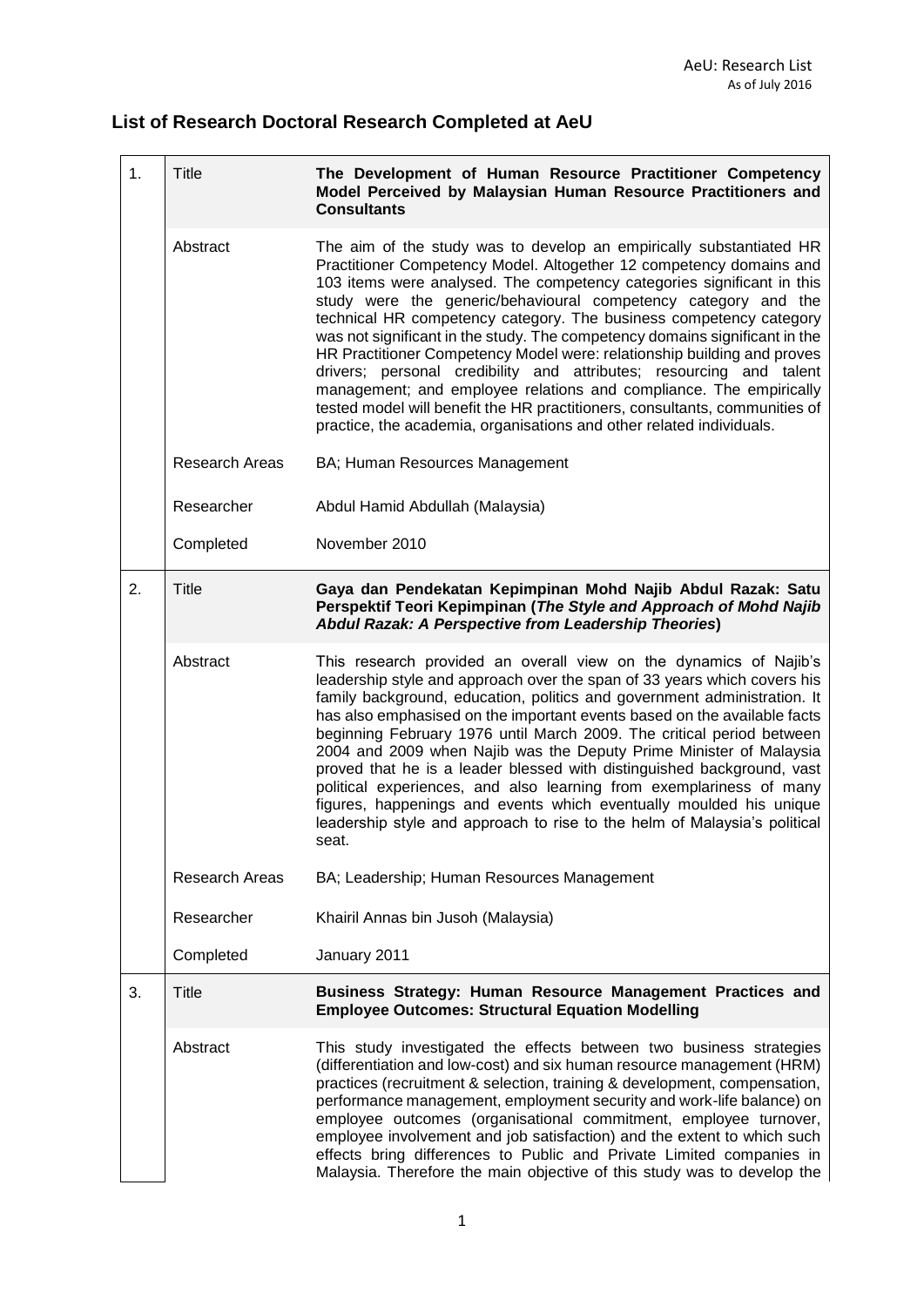|    |                       | conceptual model to measure the interaction effects of business strategy,<br>HRM practices on employee outcomes. The study found differentiation<br>strategy was one of the business strategies that tend to emphasize on all<br>six HRM practices while low-cost strategy found to emphasise on four<br>HRM practices only. The results show invariant between differentiation<br>strategy but variant in low-cost strategy.                                                                                                                                                                                                                                                                                                                                                                                                                                                                                                                                    |
|----|-----------------------|------------------------------------------------------------------------------------------------------------------------------------------------------------------------------------------------------------------------------------------------------------------------------------------------------------------------------------------------------------------------------------------------------------------------------------------------------------------------------------------------------------------------------------------------------------------------------------------------------------------------------------------------------------------------------------------------------------------------------------------------------------------------------------------------------------------------------------------------------------------------------------------------------------------------------------------------------------------|
|    | <b>Research Areas</b> | BA; Human Resources Management; SEM                                                                                                                                                                                                                                                                                                                                                                                                                                                                                                                                                                                                                                                                                                                                                                                                                                                                                                                              |
|    | Researcher            | Koon Vui Yee (Malaysia)                                                                                                                                                                                                                                                                                                                                                                                                                                                                                                                                                                                                                                                                                                                                                                                                                                                                                                                                          |
|    | Completed             | April 2012                                                                                                                                                                                                                                                                                                                                                                                                                                                                                                                                                                                                                                                                                                                                                                                                                                                                                                                                                       |
| 4. | <b>Title</b>          | The Mediating Effects of Organisational Cultural Traits and the<br>Relationship between Transformational Leadership Style and<br>Corporate Members' Attitudinal Outcomes: A Study of Govenment-<br><b>Linked Companies in Malaysia</b>                                                                                                                                                                                                                                                                                                                                                                                                                                                                                                                                                                                                                                                                                                                           |
|    | Abstract              | The study investigated the relationships between transformational<br>leadership styles, organisational culture and organisational members'<br>attitudinal outcomes of job satisfaction, organisational commitment and<br>trust in management. This study was conducted among corporate<br>members at the managerial levels in selected Government-linked<br>companies (GLCs). The results of the study show that cultural traits were<br>positively mediated (fully and partially) in the link between transformational<br>leadership styles and corporate members' attitudinal outcomes. The<br>findings of this study could contribute to the dynamics of the causative<br>relations between selected variables, and highlight the important roles of<br>transformational leadership, organisational culture in ascertaining<br>corporate members' job satisfaction, organisational commitment and trust<br>in management especially in the Malaysian context. |
|    | Research Areas        | BA; Organisation Behaviour; SEM                                                                                                                                                                                                                                                                                                                                                                                                                                                                                                                                                                                                                                                                                                                                                                                                                                                                                                                                  |
|    | Researcher            | Arman Hadi bin Abdul Manaf (Malaysia)                                                                                                                                                                                                                                                                                                                                                                                                                                                                                                                                                                                                                                                                                                                                                                                                                                                                                                                            |
|    | Completed             | April 2012                                                                                                                                                                                                                                                                                                                                                                                                                                                                                                                                                                                                                                                                                                                                                                                                                                                                                                                                                       |
| 5. | <b>Title</b>          | A study on the Adoption of a Mobile Government Model for the<br>Kingdom of Bahrain from the Perspective of the Government and<br><b>Service Providers</b>                                                                                                                                                                                                                                                                                                                                                                                                                                                                                                                                                                                                                                                                                                                                                                                                        |
|    | Abstract              | This research was an attempt to develop a model to guide the adoption of<br>m-government in Bahrain's government organisations. It followed two<br>research paths: one was to study the level of readiness of Bahrain's<br>government organisations to the adoption of m-government and the other<br>was to study the services provided by the government organisations in<br>order to tackle the complexity and to develop a method to simplify their<br>delivery as mobile services. The results of the two research paths were<br>combined to build the target M-Government Adoption Model for Bahrain.                                                                                                                                                                                                                                                                                                                                                       |
|    | <b>Research Areas</b> | BA; Public Administration; M-Government Model                                                                                                                                                                                                                                                                                                                                                                                                                                                                                                                                                                                                                                                                                                                                                                                                                                                                                                                    |
|    | Researcher            | Ahmed Hassan Sowaileh (Bahrain)                                                                                                                                                                                                                                                                                                                                                                                                                                                                                                                                                                                                                                                                                                                                                                                                                                                                                                                                  |
|    | Commencement          | <b>June 2008</b>                                                                                                                                                                                                                                                                                                                                                                                                                                                                                                                                                                                                                                                                                                                                                                                                                                                                                                                                                 |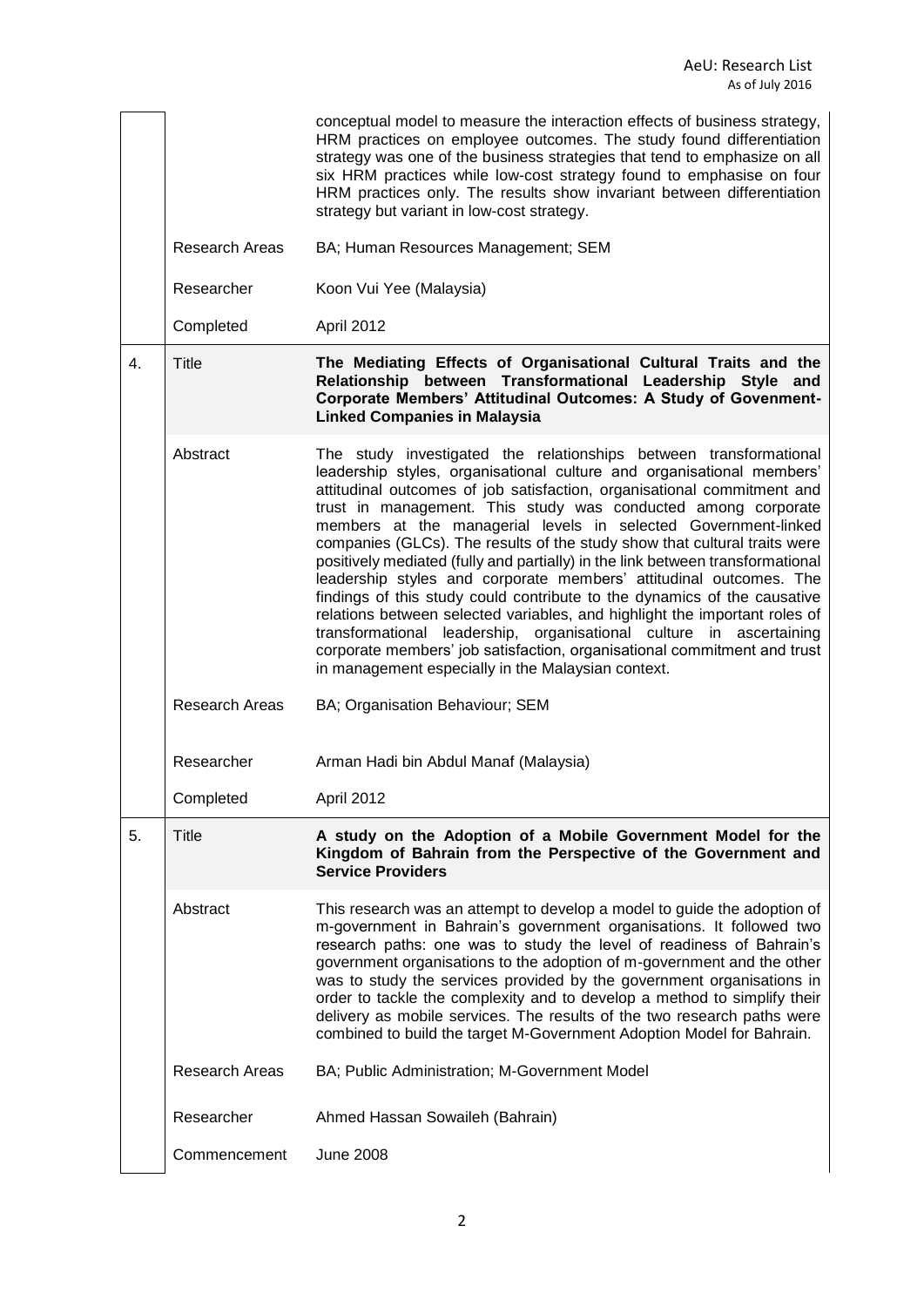|    | Completed             | December 2011                                                                                                                                                                                                                                                                                                                                                                                                                                                                                                                                                                                                                                                                                                                                                                                                                                                                                                                                                              |
|----|-----------------------|----------------------------------------------------------------------------------------------------------------------------------------------------------------------------------------------------------------------------------------------------------------------------------------------------------------------------------------------------------------------------------------------------------------------------------------------------------------------------------------------------------------------------------------------------------------------------------------------------------------------------------------------------------------------------------------------------------------------------------------------------------------------------------------------------------------------------------------------------------------------------------------------------------------------------------------------------------------------------|
| 6. | <b>Title</b>          | <b>Relationship Between School Characteristics and Character</b><br><b>Building of Pupils in Chinese Primary Schools in Malaysia</b>                                                                                                                                                                                                                                                                                                                                                                                                                                                                                                                                                                                                                                                                                                                                                                                                                                       |
|    | Abstract              | The main research of the study was to ascertain to what extent do school<br>characteristics contribute to the character building of pupils in Chinese<br>primary schools in Malaysia. A total of 508 sets of questionnaires were<br>analysed from 45 Chinese primary schools in 14 states in Malaysia. The<br>results show that the school characteristics contributed 36.8% of the<br>character building of Chinese primary school pupils followed by teacher<br>and pedagogy (24.3%), environment (6.6%), mother tongue education<br>(3.1%), Dong Jia Jong (DJJ, an abbreviation of School Boards of<br>Governors and Parent-Teacher Association) (1.2%), Confucianism and<br>school discipline (1.0%) and trilingualism (0.6%). The balance of 63.2%<br>came from other external factors which affect the character building of<br>pupils. Recommendations have been offered to Chinese primary schools<br>for the further enhancement of character building of pupils. |
|    | <b>Research Areas</b> | Education; Educational Management                                                                                                                                                                                                                                                                                                                                                                                                                                                                                                                                                                                                                                                                                                                                                                                                                                                                                                                                          |
|    | Researcher            | Ho Nee Yong (Malaysia)                                                                                                                                                                                                                                                                                                                                                                                                                                                                                                                                                                                                                                                                                                                                                                                                                                                                                                                                                     |
|    | Completed             | April 2013                                                                                                                                                                                                                                                                                                                                                                                                                                                                                                                                                                                                                                                                                                                                                                                                                                                                                                                                                                 |
| 7. | <b>Title</b>          | Perkaitan Pengamalan Etika Kerja Menurut Perspektif Islam Dengan<br>Kepuasan Kerja Guru di Maktab Rendah Sains Mara (Relation<br>Between Practicing Work Ethics in Islamic Perspective and Job<br><b>Satisfaction among Teachers of Mara Junior Science Colleges)</b>                                                                                                                                                                                                                                                                                                                                                                                                                                                                                                                                                                                                                                                                                                      |
|    | Abstract              | The objective of the study was to investigate the relation between working<br>ethics in accordance to the Islamic perspective and job satisfaction among<br>MARA Junior Science Colleges (MJSC). Data were gathered in the form<br>of questionnaires from 363 MJSC's teachers and 12 principals were<br>interviewed. Islamic working ethics perspectives, categorised into 17 items<br>had a significant relationship to teacher's job satisfaction at MJSCs in<br>Malaysia. The study also reveal the influence of demographic factors such<br>as age, gender, salary and emoluments, work promotion received had<br>significant relationships between Islamic work ethics and MJSC teachers'<br>job satisfaction.                                                                                                                                                                                                                                                        |
|    | <b>Research Areas</b> | Education; Educational Management; Organisational Behaviour                                                                                                                                                                                                                                                                                                                                                                                                                                                                                                                                                                                                                                                                                                                                                                                                                                                                                                                |
|    | Researcher            | Mohd Sahril bin Ahmad Razmi (Malaysia)                                                                                                                                                                                                                                                                                                                                                                                                                                                                                                                                                                                                                                                                                                                                                                                                                                                                                                                                     |
|    | Completed             | August 2012                                                                                                                                                                                                                                                                                                                                                                                                                                                                                                                                                                                                                                                                                                                                                                                                                                                                                                                                                                |
| 8. | <b>Title</b>          | Socioeconomic Status Indicators of Economic Development in<br>Vietnam - Post-Doi Moi Period                                                                                                                                                                                                                                                                                                                                                                                                                                                                                                                                                                                                                                                                                                                                                                                                                                                                                |
|    | Abstract              | The purpose of this research was to primarily focus on the socioeconomic<br>status (SES) that explored the level of education and the employment<br>determinants towards the growth of Vietnam's economic development<br>after the introduction of Doi Moi program from 1986 up until the year 2010.<br>Both quantitative and qualitative data collection methods were used. The<br>results of the study reveal that education and employment level had<br>transformed and improved tremendously since 1986 in Vietnam. However,                                                                                                                                                                                                                                                                                                                                                                                                                                           |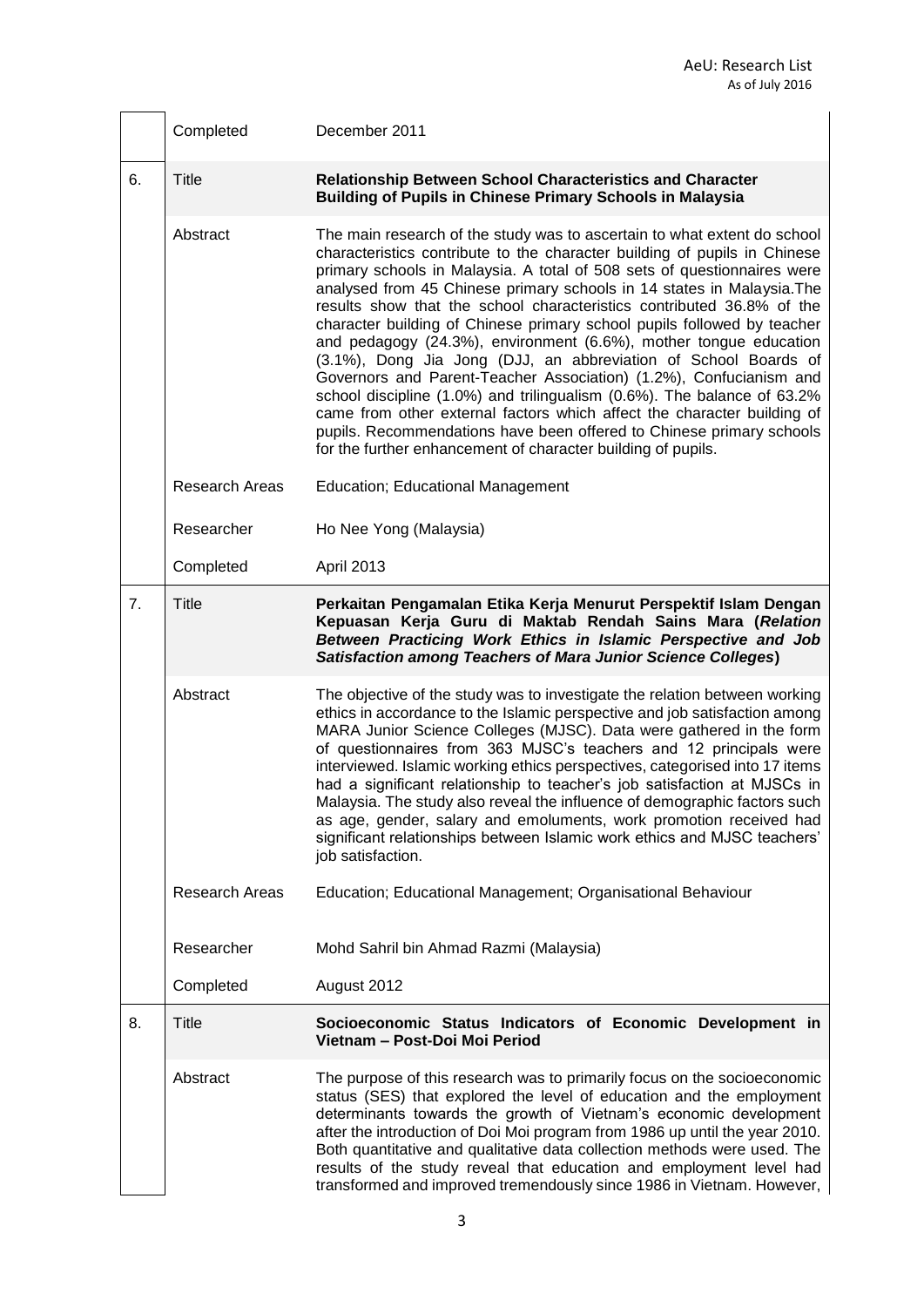|     |                       | there were several issues to the Vietnam's continuing economic growth<br>such as the increase in the poverty rate in urban areas, poor education<br>quality system and the shortage of highly skilled employees in Vietnam.<br>The findings suggest that human capital investment should be regarded as<br>a national agenda as education is the key tool for human resource<br>development of the nation.                                                                                                                                                                                                                                                                                                                                                                                                                                                                                      |
|-----|-----------------------|-------------------------------------------------------------------------------------------------------------------------------------------------------------------------------------------------------------------------------------------------------------------------------------------------------------------------------------------------------------------------------------------------------------------------------------------------------------------------------------------------------------------------------------------------------------------------------------------------------------------------------------------------------------------------------------------------------------------------------------------------------------------------------------------------------------------------------------------------------------------------------------------------|
|     | <b>Research Areas</b> | BA; Economics                                                                                                                                                                                                                                                                                                                                                                                                                                                                                                                                                                                                                                                                                                                                                                                                                                                                                   |
|     | Researcher            | Eswaranathan a/l Ehambaranathan (Malaysia)                                                                                                                                                                                                                                                                                                                                                                                                                                                                                                                                                                                                                                                                                                                                                                                                                                                      |
|     | Completed             | April 2013                                                                                                                                                                                                                                                                                                                                                                                                                                                                                                                                                                                                                                                                                                                                                                                                                                                                                      |
| 9.  | Title                 | The Use of an Integrated Grammar-Genre-Based Writing Approach<br>to Teach Business Writing Skills                                                                                                                                                                                                                                                                                                                                                                                                                                                                                                                                                                                                                                                                                                                                                                                               |
|     | Abstract              | The pedagogical research carried out by this researcher shows that<br>teachers can teach effectively only when they have, among others, the<br>right approach and a module with a specific methodology to teach the<br>subject matter. A right approach and a module with a specific methodology<br>can pave the way for the teacher to create an effective teaching scheme,<br>materials, lesson plan and assessment method. In other words, for the<br>teachers, the overall teaching process and classroom management, as a<br>result, can become smoother and efficient and for the students, the<br>learning process can become productive and worthwhile. This research<br>also shows that teachers as well as students became highly motivated<br>when a proper approach was in place as it could make both the teaching<br>and learning process interesting and highly target-oriented. |
|     | Research Areas        | Education; Language Education; TESL                                                                                                                                                                                                                                                                                                                                                                                                                                                                                                                                                                                                                                                                                                                                                                                                                                                             |
|     | Researcher            | Bartholomew Michael (Malaysia)                                                                                                                                                                                                                                                                                                                                                                                                                                                                                                                                                                                                                                                                                                                                                                                                                                                                  |
|     | Completed             | <b>July 2014</b>                                                                                                                                                                                                                                                                                                                                                                                                                                                                                                                                                                                                                                                                                                                                                                                                                                                                                |
| 10. | Title                 | An Investigation of the Cognitive Processes in Solving Operational<br><b>Problems Among Selected Business</b><br>Research<br>Degree<br><b>Undergraduates in Malaysia</b>                                                                                                                                                                                                                                                                                                                                                                                                                                                                                                                                                                                                                                                                                                                        |
|     | Abstract              | This study explored the cognitive processes and pathways used by<br>Malaysian undergraduate business degree students (UBD) in solving well-<br>structured (WS) and ill-structured (IS) OR problems. The findings from this<br>study reveal that the performance on the WS-OR problem was different<br>from, and independent of, the IS-OR problems. Pathways to solving WS-<br>OR and IS-OR problems influenced the individual's decision-making<br>outcomes. Emanating from these findings, a (6+1)-Rs problem solving<br>heuristic model has been proposed to ameliorate the cognitive processes<br>of students in solving OR problems and the quality of decision making.                                                                                                                                                                                                                    |
|     | Research Areas        | Education; Educational Psychology; Operational Research                                                                                                                                                                                                                                                                                                                                                                                                                                                                                                                                                                                                                                                                                                                                                                                                                                         |
|     | Researcher            | Cheng Chuen Sheila (Malaysia)                                                                                                                                                                                                                                                                                                                                                                                                                                                                                                                                                                                                                                                                                                                                                                                                                                                                   |
|     | Completed             | August 2014                                                                                                                                                                                                                                                                                                                                                                                                                                                                                                                                                                                                                                                                                                                                                                                                                                                                                     |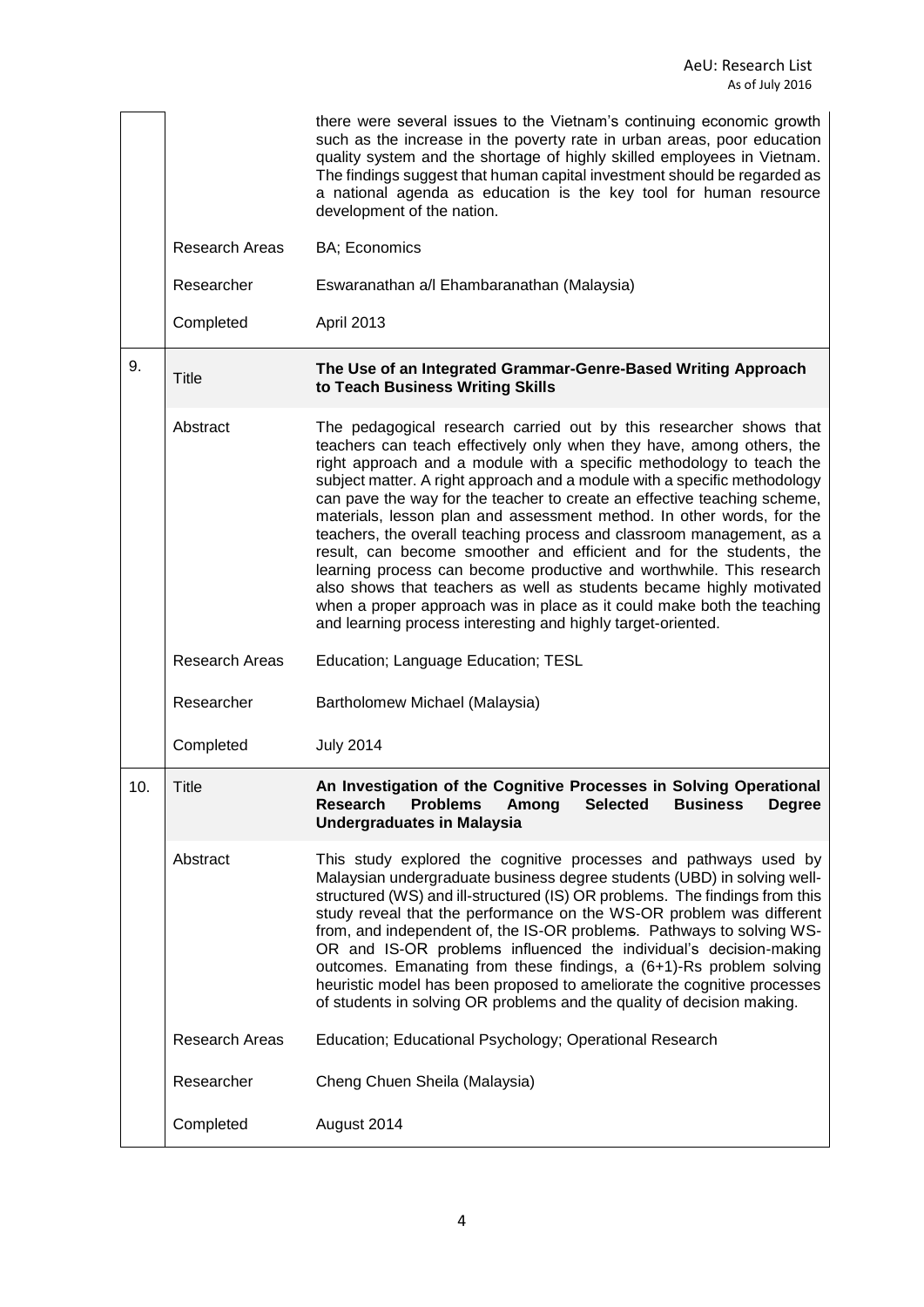| 11. | <b>Title</b>          | Implementation of the Southern African Development Community<br>Protocol on Education and Training and its Impact on Economic<br>Development: A Case Study of Namibia and Zimbabwe                                                                                                                                                                                                                                                                                                                                                                                                                                                                                                                                                                             |
|-----|-----------------------|----------------------------------------------------------------------------------------------------------------------------------------------------------------------------------------------------------------------------------------------------------------------------------------------------------------------------------------------------------------------------------------------------------------------------------------------------------------------------------------------------------------------------------------------------------------------------------------------------------------------------------------------------------------------------------------------------------------------------------------------------------------|
|     | Abstract              | The study has analysed the nature of the challenges preventing the<br>effective implementation of SADC-PET. It has also assessed and<br>evaluated the effectiveness of SADC-PET using Namibia and Zimbabwe<br>as case studies. The findings reveal that despite SADC-PET clear goals<br>of developing a comparable and harmonised education and training<br>policies in all SADC countries, this was far from being achieved because<br>each country was still implementing its own national policies.                                                                                                                                                                                                                                                         |
|     |                       | The study has formulated appropriate recommendations to ensure the<br>operationalisation of SADC-PET; and sensitised and influenced interested<br>researchers to advance these findings through further research on the<br>remaining 13 countries.                                                                                                                                                                                                                                                                                                                                                                                                                                                                                                             |
|     | <b>Research Areas</b> | <b>Education; Educational Management; Economics</b>                                                                                                                                                                                                                                                                                                                                                                                                                                                                                                                                                                                                                                                                                                            |
|     | Researcher            | David Richard Namwandi (Namibia)                                                                                                                                                                                                                                                                                                                                                                                                                                                                                                                                                                                                                                                                                                                               |
|     | Completed             | August 2014                                                                                                                                                                                                                                                                                                                                                                                                                                                                                                                                                                                                                                                                                                                                                    |
| 12. | Title                 | Team Related Factors Influencing Project Performance as Perceived<br>by Project Managers in Malaysia                                                                                                                                                                                                                                                                                                                                                                                                                                                                                                                                                                                                                                                           |
|     | Abstract              | This research aims to help project managers to improve their project<br>performance by acting on some team related factors which include their<br>leadership roles, team building & participation, team shared mental<br>models, team trust as well as team satisfaction. These factors are<br>empirically tested to impact project performance significantly if they are<br>acted upon by project managers.                                                                                                                                                                                                                                                                                                                                                   |
|     | <b>Research Areas</b> | BA; Project Management;                                                                                                                                                                                                                                                                                                                                                                                                                                                                                                                                                                                                                                                                                                                                        |
|     | Researcher            | Fung Han Ping (Malaysia)                                                                                                                                                                                                                                                                                                                                                                                                                                                                                                                                                                                                                                                                                                                                       |
|     | Completed             | March 2014                                                                                                                                                                                                                                                                                                                                                                                                                                                                                                                                                                                                                                                                                                                                                     |
| 13. | <b>Title</b>          | The Impact of Human Resource Management Practices on the<br>Performance of Bahrain Educational Institutes                                                                                                                                                                                                                                                                                                                                                                                                                                                                                                                                                                                                                                                      |
|     | Abstract              | This study attempted to understand how the Educational Institutes in the<br>Kingdom of Bahrain could improve the performance of their employees in<br>to better achieve the targeted institutional goals and objectives. It was<br>based on a questionnaire-interview research that investigated the<br>relationships between a set of 5-Axis variables and the impact of Human<br>Resource Management Practices (HRMP) and Human Resource<br>Management Audit (HRMA) on the said Educational Institutes. In<br>conclusion, this study recommended that future research in evaluating the<br>relationship between HRMA and HRMP dimensions should cover more<br>HR-solution measurable variables than the intervening variables in this 5-<br>Axis proposition |
|     | <b>Research Areas</b> | BA; Human Resource Management                                                                                                                                                                                                                                                                                                                                                                                                                                                                                                                                                                                                                                                                                                                                  |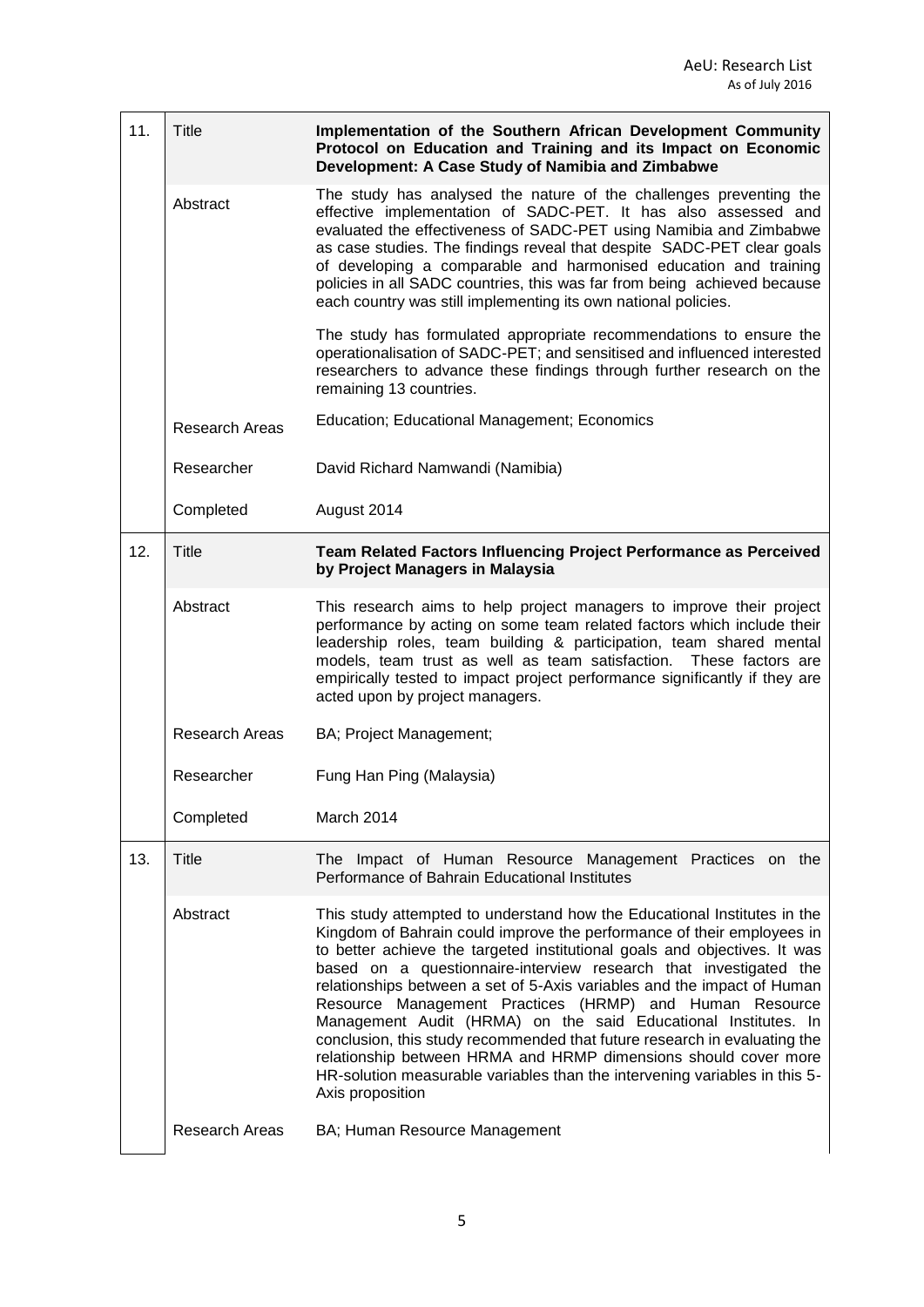|     | Researcher            | Hanan Asaad Al Khatib (Jordan)                                                                                                                                                                                                                                                                                                                                                                                                                                                                                                                                                                                                                                                                                                                                                                                                                                                                                                                                                                                                                                                  |
|-----|-----------------------|---------------------------------------------------------------------------------------------------------------------------------------------------------------------------------------------------------------------------------------------------------------------------------------------------------------------------------------------------------------------------------------------------------------------------------------------------------------------------------------------------------------------------------------------------------------------------------------------------------------------------------------------------------------------------------------------------------------------------------------------------------------------------------------------------------------------------------------------------------------------------------------------------------------------------------------------------------------------------------------------------------------------------------------------------------------------------------|
|     | Completed             | <b>July 2013</b>                                                                                                                                                                                                                                                                                                                                                                                                                                                                                                                                                                                                                                                                                                                                                                                                                                                                                                                                                                                                                                                                |
| 14. | Title                 | A Study of the Stock Market Dynamics in Malaysia 1990-2013                                                                                                                                                                                                                                                                                                                                                                                                                                                                                                                                                                                                                                                                                                                                                                                                                                                                                                                                                                                                                      |
|     | Abstract              | This dissertation explored the empirical influence of domestic and foreign<br>factors on equity pricing in Malaysia for the period 1990-2013. The findings<br>indicate that share prices and four key variables (inflation rate, industrial<br>production, money supply and US share price) are cointegrated in the long<br>run. However, Malaysia share prices were not significantly affected by<br>lagged information from macroeconomic variables in the short run then.                                                                                                                                                                                                                                                                                                                                                                                                                                                                                                                                                                                                    |
|     | <b>Research Areas</b> | BA; Economics; Share Market                                                                                                                                                                                                                                                                                                                                                                                                                                                                                                                                                                                                                                                                                                                                                                                                                                                                                                                                                                                                                                                     |
|     | Researcher            | Kan Yoke Yue (Malaysia)                                                                                                                                                                                                                                                                                                                                                                                                                                                                                                                                                                                                                                                                                                                                                                                                                                                                                                                                                                                                                                                         |
|     | Completed             | August 2014                                                                                                                                                                                                                                                                                                                                                                                                                                                                                                                                                                                                                                                                                                                                                                                                                                                                                                                                                                                                                                                                     |
| 15. | <b>Title</b>          | Teaching, Learning and Performing Approaches for Classical Guitar and<br>Piano: A Case Study at an Institute of Higher Learning in Malaysia                                                                                                                                                                                                                                                                                                                                                                                                                                                                                                                                                                                                                                                                                                                                                                                                                                                                                                                                     |
|     | Abstract              | The aim of the study was to establish a robust framework of teaching,<br>learning and performing approaches for classical guitar and piano at<br>tertiary level. It also examined the direction and ownership of a tripartite<br>hierarchy framework in this case study. The study comprised 52<br>respondents and four non-participant observers who has responded to 75<br>interviews. Findings suggested that there were extrinsic justifications to<br>fulfil the clear need of reflexive pedagogy approaches to teaching, learning<br>and performing practices. A retooling curricular connection to formalise<br>and support of classical guitar and piano was warranted. A hierarchical<br>construction to experience that said approaches was established by<br>empowering students to engage in literate and non-literate playing.<br>Audition methods based on their innate musical intelligence amidst 'shared<br>and agreed' aims were employed. These are imperatives of experience-<br>based and personal teaching and learning beliefs propounded in this study. |
|     | <b>Research Areas</b> | Education; Curriculum & Instruction; Music Education                                                                                                                                                                                                                                                                                                                                                                                                                                                                                                                                                                                                                                                                                                                                                                                                                                                                                                                                                                                                                            |
|     | Researcher            | Lok Lay Hong (Malaysia)                                                                                                                                                                                                                                                                                                                                                                                                                                                                                                                                                                                                                                                                                                                                                                                                                                                                                                                                                                                                                                                         |
|     | Completed             | August 2014                                                                                                                                                                                                                                                                                                                                                                                                                                                                                                                                                                                                                                                                                                                                                                                                                                                                                                                                                                                                                                                                     |
| 16. | <b>Title</b>          | Determinants that Influence Adoption of Mobile Technology in Learning<br>Environment                                                                                                                                                                                                                                                                                                                                                                                                                                                                                                                                                                                                                                                                                                                                                                                                                                                                                                                                                                                            |
|     | Abstract              | The aim of this research was to investigate the salient factors that influence<br>the behavioral intention in the adoption of mobile technology in learning<br>environment. This study confirmed that podcasting was an attractive<br>mobile medium for many contemporary students. It may be useful for<br>universities to incorporate podcasting in their website to enhance student's<br>performance.                                                                                                                                                                                                                                                                                                                                                                                                                                                                                                                                                                                                                                                                        |
|     | Research Areas        | ICT; Mobile Technology; Teaching and Learning                                                                                                                                                                                                                                                                                                                                                                                                                                                                                                                                                                                                                                                                                                                                                                                                                                                                                                                                                                                                                                   |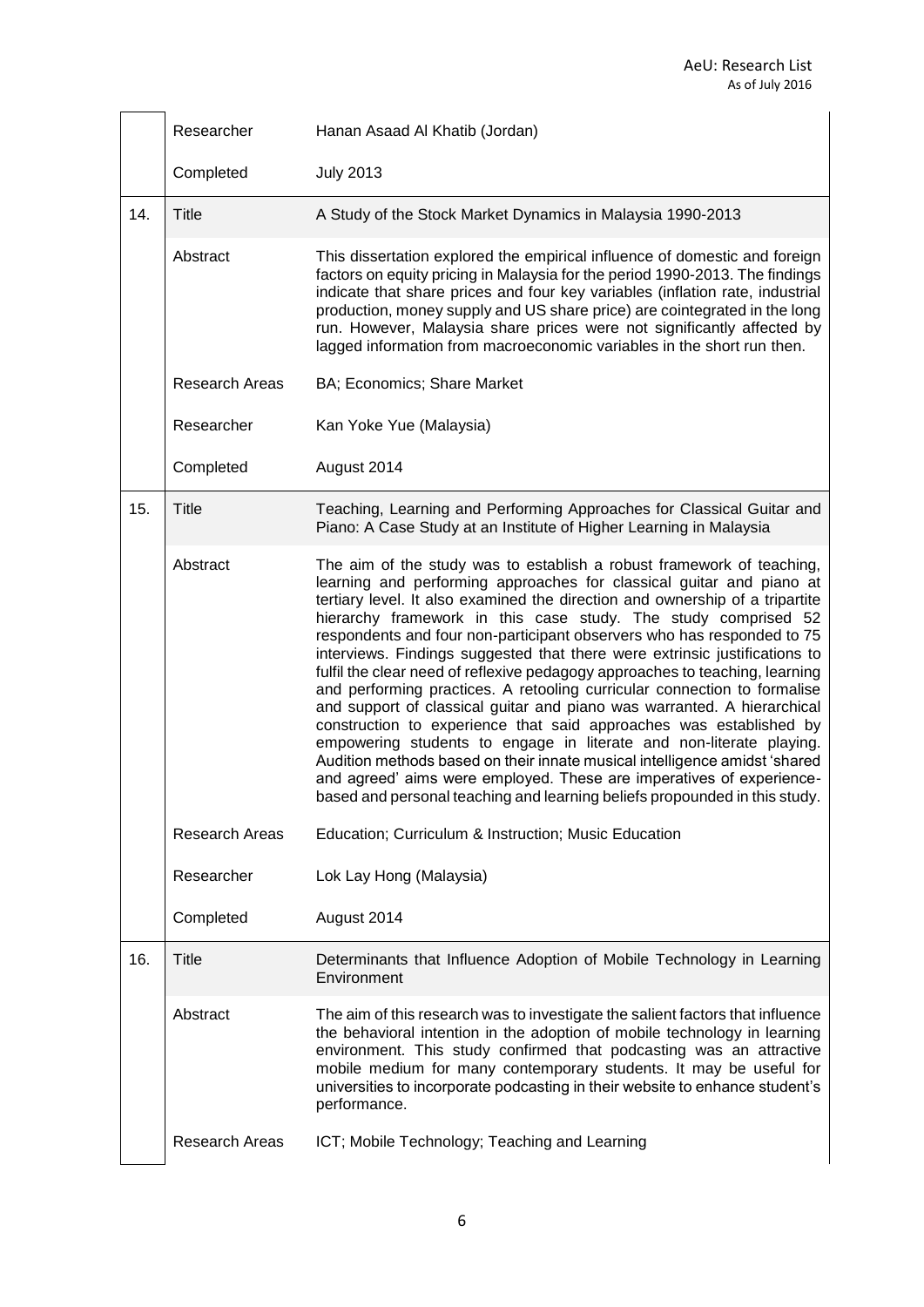|     | Researcher            | Manimekalai Jambulingam (Malaysia)                                                                                                                                                                                                                                                                                                                                                                                                                                                                                                                                                                                                |
|-----|-----------------------|-----------------------------------------------------------------------------------------------------------------------------------------------------------------------------------------------------------------------------------------------------------------------------------------------------------------------------------------------------------------------------------------------------------------------------------------------------------------------------------------------------------------------------------------------------------------------------------------------------------------------------------|
|     | Completed             | <b>July 2014</b>                                                                                                                                                                                                                                                                                                                                                                                                                                                                                                                                                                                                                  |
| 17. | Title                 | Valuation of Intangibles - A Case of Private Firms in Vietnam                                                                                                                                                                                                                                                                                                                                                                                                                                                                                                                                                                     |
|     | Abstract              | The main aim of this study was to gain insights of how intangibles were<br>valued during the equity transaction of private firms in the context of<br>emerging markets like Vietnam. The research found that private equity<br>investors recognize intangibles as the value determinants of firms, but they<br>did not value intangibles independently. The final (negotiated) price of<br>intangibles was significantly influenced by the transaction context - the<br>main one being economic outlook, competition amongst buyers,<br>negotiation skills of business owners and motivation of the buyer and<br>seller.          |
|     | <b>Research Areas</b> | BA; Economics; Intangiles                                                                                                                                                                                                                                                                                                                                                                                                                                                                                                                                                                                                         |
|     | Researcher            | Nguyen Trung Thang (Vietnam)                                                                                                                                                                                                                                                                                                                                                                                                                                                                                                                                                                                                      |
|     | Completed             | <b>July 2014</b>                                                                                                                                                                                                                                                                                                                                                                                                                                                                                                                                                                                                                  |
| 18. | <b>Title</b>          | Recruitment and Retention of Academic Staff in Selected Malaysian<br><b>Private Universities</b>                                                                                                                                                                                                                                                                                                                                                                                                                                                                                                                                  |
|     | Abstract              | The research examined the structure of academic employment in private<br>universities and the challenges faced in recruitment and retention of<br>academic staff. The study reveals that recruiting and retaining quality<br>academic staff, particularly at doctoral level and in the fields of science,<br>technology, and other specialized areas are a major challenge for private<br>universities. A model for effective recruitment and retention was<br>developed, supported by a set of strategies to assist the leadership of<br>private universities to attract and retain academic talents and compete<br>effectively. |
|     | <b>Research Areas</b> | Education; Educational Management; Human Resource Management                                                                                                                                                                                                                                                                                                                                                                                                                                                                                                                                                                      |
|     | Researcher            | Pradeep Kumar Nair (Malaysia)                                                                                                                                                                                                                                                                                                                                                                                                                                                                                                                                                                                                     |
|     | Completed             | <b>July 2014</b>                                                                                                                                                                                                                                                                                                                                                                                                                                                                                                                                                                                                                  |
| 19. | <b>Title</b>          | Informal Reasoning Fallacy and Critical Thinking Disposition among<br>Malaysian Undergraduates                                                                                                                                                                                                                                                                                                                                                                                                                                                                                                                                    |
|     | Abstract              | The study revealed that a moderate performance was shown by<br>undergraduates in critical thinking. A newly developed instrument termed<br>as informal reasoning fallacy test shows that fallacy detection and critical<br>thinking disposition work conjointly. In addition, Malaysian undergraduates<br>were not disadvantaged by their background factors in their ability to detect<br>fallacies and to be disposed to think critically.                                                                                                                                                                                      |
|     | <b>Research Areas</b> | Education; Educational Psychology; Critical Thinking                                                                                                                                                                                                                                                                                                                                                                                                                                                                                                                                                                              |
|     | Researcher            | Shamala Ramasamy (Malaysia)                                                                                                                                                                                                                                                                                                                                                                                                                                                                                                                                                                                                       |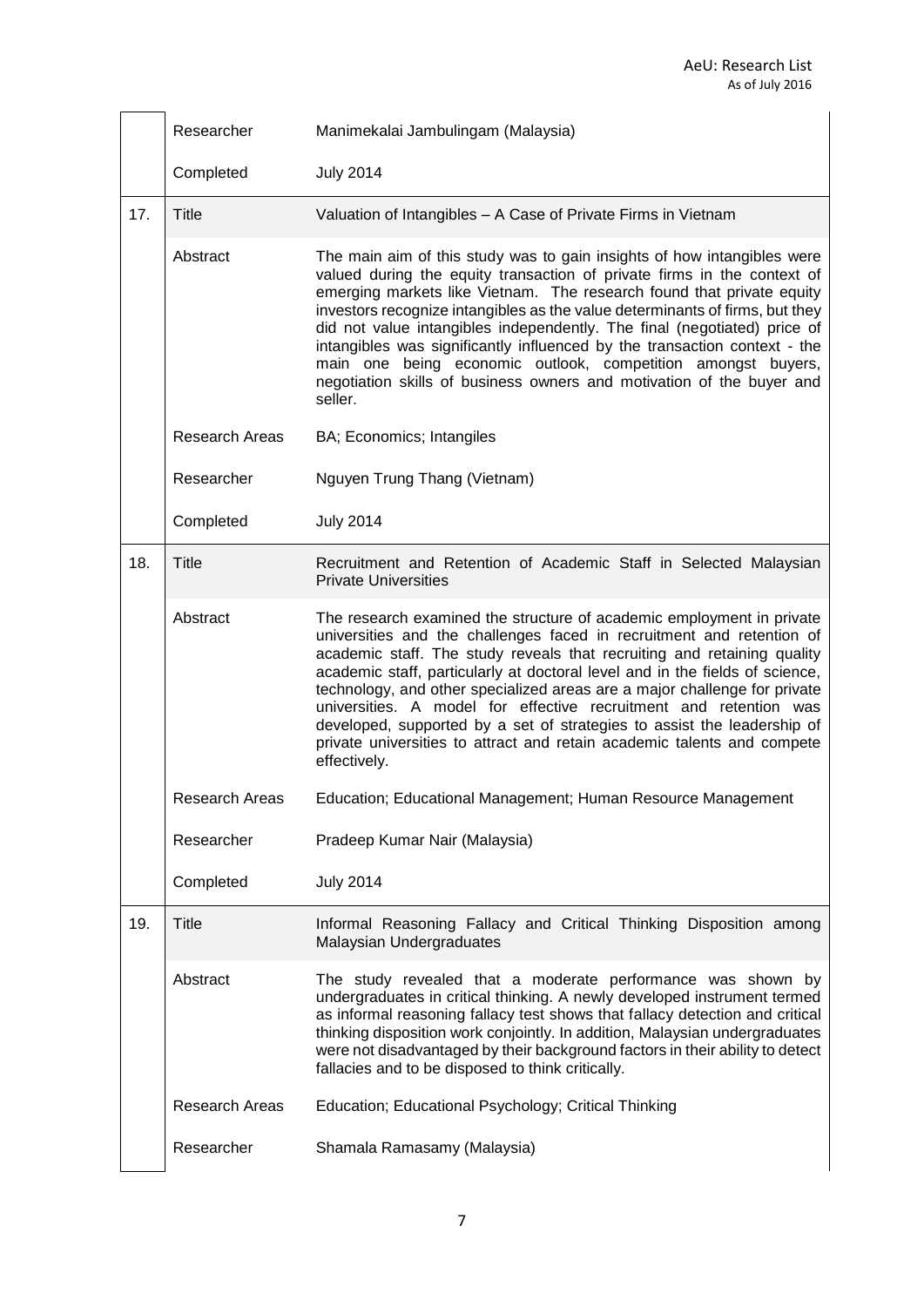|     | Completed                         | <b>July 2014</b>                                                                                                                                                                                                                                                                                                                                                                                                                                                                                                                                                                                                                                                                                                                             |
|-----|-----------------------------------|----------------------------------------------------------------------------------------------------------------------------------------------------------------------------------------------------------------------------------------------------------------------------------------------------------------------------------------------------------------------------------------------------------------------------------------------------------------------------------------------------------------------------------------------------------------------------------------------------------------------------------------------------------------------------------------------------------------------------------------------|
| 20  | <b>Title</b>                      | National Interest in the Foreign Policy Of Malaysia: The Mahathir Era (1981<br>$-2003$                                                                                                                                                                                                                                                                                                                                                                                                                                                                                                                                                                                                                                                       |
|     | Abstract<br><b>Research Areas</b> | This study aimed to show that the Foreign Policy of Malaysia in the<br>Mahathir Era 1981 - 2003 was determined by National Interest in the<br>realms of politics, economics, security and society's interests and<br>imperatives. This was demonstrated through foreign policy postures,<br>initiatives and outcomes that had consensus, relevance and acceptance to<br>allow Malaysia to play a leadership role amongst the South-South<br>countries, Islamic Ummah and East Asia (including Asean). The research<br>indicates that domestic factors influenced the Foreign Policy of Malaysia.<br>Idiosyncrasy and iconoclasm is not a significant factor, as there was<br>change and continuity.<br>BA; Foreign Policy; National Interest |
|     | Researcher                        | Syed Hamid Bin S. Jaafar Albar, Tan Sri Dato' Seri (Malaysia)                                                                                                                                                                                                                                                                                                                                                                                                                                                                                                                                                                                                                                                                                |
|     | Completed                         | <b>July 2014</b>                                                                                                                                                                                                                                                                                                                                                                                                                                                                                                                                                                                                                                                                                                                             |
| 21  | <b>Title</b>                      | Brand Advocacy and Re-Purchase Intentions of Malaysian Automotive<br>Owners                                                                                                                                                                                                                                                                                                                                                                                                                                                                                                                                                                                                                                                                  |
|     | Abstract                          | The aim of this study was to gain insights of how the Malaysian automobile<br>owners were influenced by loyalty and repurchase intentions pertaining to<br>their future automobile purchase decisions in the context of the Malaysian<br>automotive industry. The findings indicated that perceived equity and<br>quality significantly influenced buyer satisfaction and commitment which<br>then significantly influenced advocacy and repurchase intention of the<br>automobile buyers in Malaysia.                                                                                                                                                                                                                                       |
|     | <b>Research Areas</b>             | BA; Marketing; Branding                                                                                                                                                                                                                                                                                                                                                                                                                                                                                                                                                                                                                                                                                                                      |
|     | Researcher                        | Simon Kwong Choong Mun (Malaysia)                                                                                                                                                                                                                                                                                                                                                                                                                                                                                                                                                                                                                                                                                                            |
|     | Completed                         | September 2014                                                                                                                                                                                                                                                                                                                                                                                                                                                                                                                                                                                                                                                                                                                               |
| 22. | <b>Title</b>                      | Consumers' Behaviour Towards Modern and Traditional Retailing in<br>Kuching City                                                                                                                                                                                                                                                                                                                                                                                                                                                                                                                                                                                                                                                             |
|     | Abstract<br><b>Research Areas</b> | The main aim of this study was to gain insights of how Kuching city<br>consumer responded towards modern retailers despite of the continuous<br>existence of the traditional retailers in the context of developing and<br>emerging retailing industries in Kuching city. The findings discovered that<br>products, prices, promotions, store atmosphere, locations, and services<br>have significant impact on shopping choice of both modern and traditional<br>retail formats. The most important variables were services and store<br>atmosphere that influenced city customers to shop at modern retailers.<br>BA; Marketing; Consumer Behaviour                                                                                        |
|     | Researchers                       | Awang Yusop Bin Awang Adom (Malaysia)                                                                                                                                                                                                                                                                                                                                                                                                                                                                                                                                                                                                                                                                                                        |
|     | Completed                         | September 2014                                                                                                                                                                                                                                                                                                                                                                                                                                                                                                                                                                                                                                                                                                                               |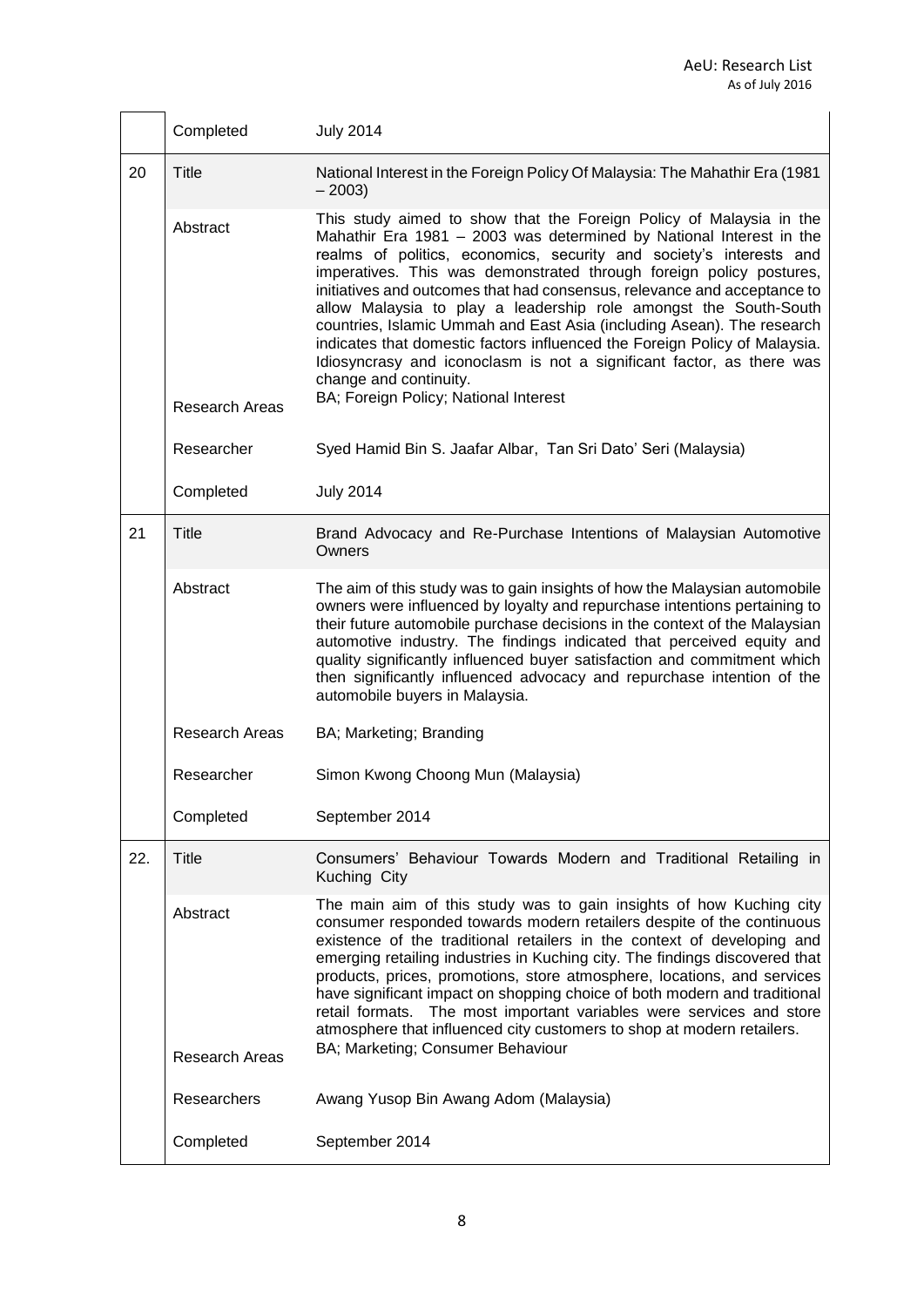| 23. | Title          | Assessment Of The Relationship Between The Voluntary<br>An<br>Organisations Service Delivery And The Flood Affected Community<br>Satisfaction In Kelantan                                                                                                                                                                                                                                                                                                                                                                                                                                                                                                                                                                                                                                                                                                                                                                                                                                                                                                                                                                                                                                                                                                                                                                                                                                                                                                                                                                                                                                                        |
|-----|----------------|------------------------------------------------------------------------------------------------------------------------------------------------------------------------------------------------------------------------------------------------------------------------------------------------------------------------------------------------------------------------------------------------------------------------------------------------------------------------------------------------------------------------------------------------------------------------------------------------------------------------------------------------------------------------------------------------------------------------------------------------------------------------------------------------------------------------------------------------------------------------------------------------------------------------------------------------------------------------------------------------------------------------------------------------------------------------------------------------------------------------------------------------------------------------------------------------------------------------------------------------------------------------------------------------------------------------------------------------------------------------------------------------------------------------------------------------------------------------------------------------------------------------------------------------------------------------------------------------------------------|
|     | Abstract       | A research was conducted in Kelantan to identify the flood-affected<br>community satisfaction towards the voluntary organisations' service<br>delivery, whether gender, age, and race of the flood-affected communities<br>affect satisfaction of the voluntary organisations performance and whether<br>service quality dimensions act as a moderator towards the relationship<br>between service delivery and flood-affected community satisfaction.<br>SERVQUAL model was used to measure satisfaction and the moderating<br>relationship between service delivery and flood-affected community<br>satisfaction. The samples for this study were 400 flood-affected<br>communities. The results indicate that to study flood-affected community<br>satisfactions, three interconnected elements must be present, namely<br>indicators, measurement instrument, and database. Indicators refer to the<br>dimensions of performance: availability, timely, quick, responsive, skilful,<br>and competence. The outcomes from the amalgamation of the three<br>elements indicate that the flood-affected communities were satisfied with<br>the service delivery and age, and gender influences satisfaction while race<br>does not. Service quality dimension does not act as a moderator affecting<br>the relationship between service delivery and flood-affected community<br>satisfaction. Simultaneously, this study revealed that disaster model and<br>SERVQUAL model can be amalgamated to study customer satisfaction.<br>An innovative hypothetical framework was also unveiled from this<br>research. |
|     | Research Areas | BA; Organisational Behaviour; Customer Satisfaction                                                                                                                                                                                                                                                                                                                                                                                                                                                                                                                                                                                                                                                                                                                                                                                                                                                                                                                                                                                                                                                                                                                                                                                                                                                                                                                                                                                                                                                                                                                                                              |
|     | Researcher     | Azuddin Bin Bahari (Malaysia)                                                                                                                                                                                                                                                                                                                                                                                                                                                                                                                                                                                                                                                                                                                                                                                                                                                                                                                                                                                                                                                                                                                                                                                                                                                                                                                                                                                                                                                                                                                                                                                    |
|     | Completed      | September 2015                                                                                                                                                                                                                                                                                                                                                                                                                                                                                                                                                                                                                                                                                                                                                                                                                                                                                                                                                                                                                                                                                                                                                                                                                                                                                                                                                                                                                                                                                                                                                                                                   |
| 24  | Title          | A Study of Job Motivation, Quality of Work Life and Work Performance<br>Amongst Teachers in The Republic Of Maldives                                                                                                                                                                                                                                                                                                                                                                                                                                                                                                                                                                                                                                                                                                                                                                                                                                                                                                                                                                                                                                                                                                                                                                                                                                                                                                                                                                                                                                                                                             |
|     | Abstract       | The thesis discusses the job motivation, quality of work life and work<br>performance amongst the teachers in the Republic of Maldives. The study<br>selected four government schools in Maldives for collecting the primary<br>data. Using qualitative and quantitative methods of research, the study<br>considered two types of respondent; i) teaching/administrative staffs and<br>ii) Head-of-School/Ex-Principals. The outcome of the study shows some of<br>the latent facts which were never reported in media or in any research<br>paper. A significant limitation in the educational system in the Republic of<br>Maldives has been found in the outcome which has negatively affected; i)<br>job motivation, ii) quality of work life, as well as iii) work performance of the<br>teaching community in the country.                                                                                                                                                                                                                                                                                                                                                                                                                                                                                                                                                                                                                                                                                                                                                                                |
|     | Research Areas | Education; Educational Management; Organisational Behaviour                                                                                                                                                                                                                                                                                                                                                                                                                                                                                                                                                                                                                                                                                                                                                                                                                                                                                                                                                                                                                                                                                                                                                                                                                                                                                                                                                                                                                                                                                                                                                      |
|     | Researcher     | Abdul Raheem Ashraf (Maldives)                                                                                                                                                                                                                                                                                                                                                                                                                                                                                                                                                                                                                                                                                                                                                                                                                                                                                                                                                                                                                                                                                                                                                                                                                                                                                                                                                                                                                                                                                                                                                                                   |
|     | Completed      | September 2015                                                                                                                                                                                                                                                                                                                                                                                                                                                                                                                                                                                                                                                                                                                                                                                                                                                                                                                                                                                                                                                                                                                                                                                                                                                                                                                                                                                                                                                                                                                                                                                                   |
| 30  | <b>Title</b>   | Antecedents of Patient Loyalty to Private Hospital in Makassar City,<br>Indonesia                                                                                                                                                                                                                                                                                                                                                                                                                                                                                                                                                                                                                                                                                                                                                                                                                                                                                                                                                                                                                                                                                                                                                                                                                                                                                                                                                                                                                                                                                                                                |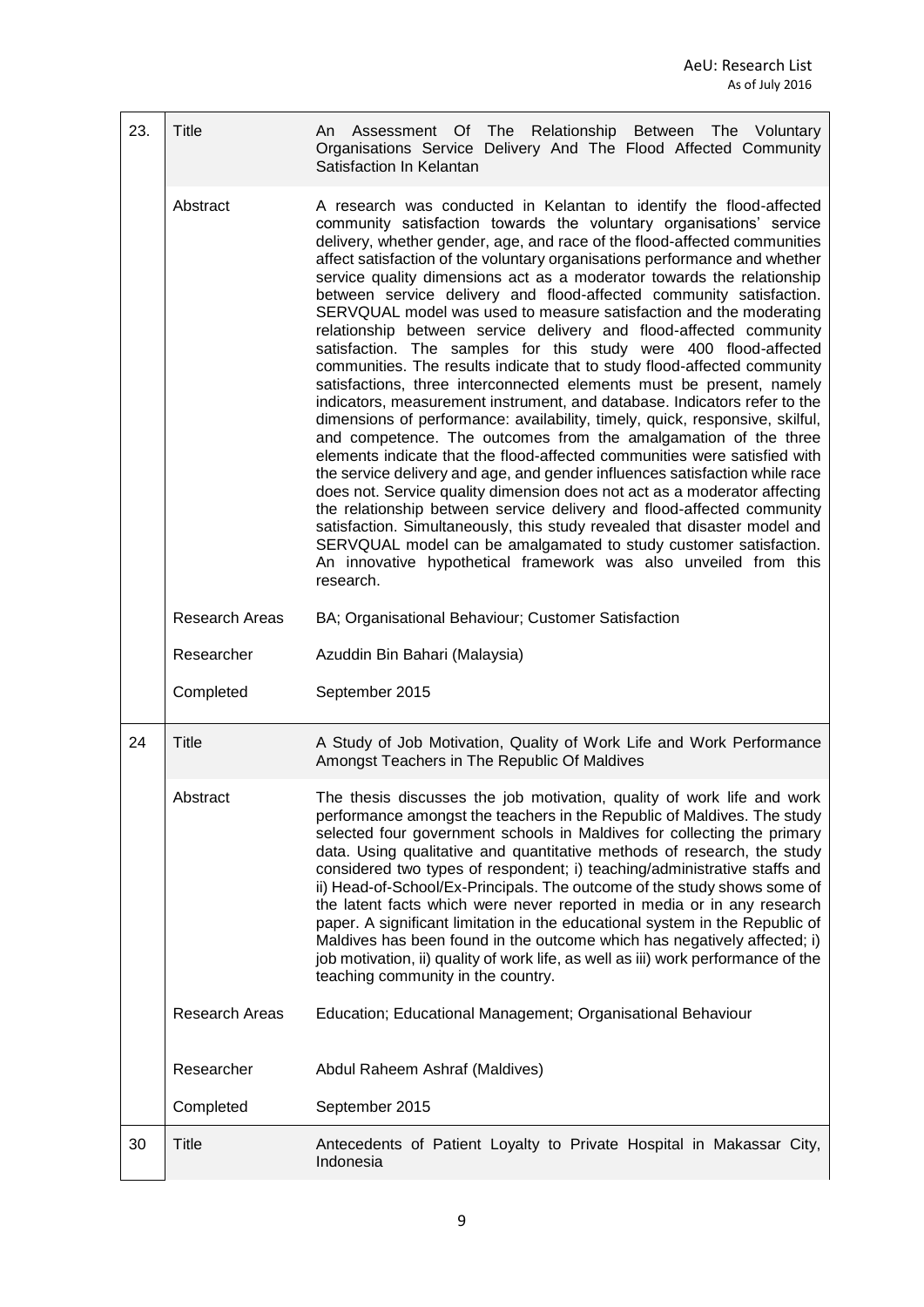|    | Abstract<br><b>Research Areas</b> | The research aimed to investigate the influence of hosepital service quality<br>on the hospital image, patient value, satisfaction, and loyalty. The sample<br>of the study were 300 patients from four private hospitals in Makassar, and<br>the data were analysed using SEM. The results reveal that service quality<br>has significant positive influence to hospital image; service quality has<br>significant positive influence to patients' value; service quality has no<br>significant influence to patients' satisfaction; service quality has<br>significantly positive influenced patients' loyalty; hospital image has<br>significantly influenced patients' satisfaction; but hospital image has no<br>significant influence on patients' satisfaction. The findings have<br>implications to the provision of services to the patients.<br>BA; Marketing; Customer Behaviour                                                                                                                                                                                                                                                                       |
|----|-----------------------------------|-------------------------------------------------------------------------------------------------------------------------------------------------------------------------------------------------------------------------------------------------------------------------------------------------------------------------------------------------------------------------------------------------------------------------------------------------------------------------------------------------------------------------------------------------------------------------------------------------------------------------------------------------------------------------------------------------------------------------------------------------------------------------------------------------------------------------------------------------------------------------------------------------------------------------------------------------------------------------------------------------------------------------------------------------------------------------------------------------------------------------------------------------------------------|
|    |                                   |                                                                                                                                                                                                                                                                                                                                                                                                                                                                                                                                                                                                                                                                                                                                                                                                                                                                                                                                                                                                                                                                                                                                                                   |
|    | Researcher                        | Hasanudin Damis (Indonesia)                                                                                                                                                                                                                                                                                                                                                                                                                                                                                                                                                                                                                                                                                                                                                                                                                                                                                                                                                                                                                                                                                                                                       |
|    | Commencement                      | January 2011                                                                                                                                                                                                                                                                                                                                                                                                                                                                                                                                                                                                                                                                                                                                                                                                                                                                                                                                                                                                                                                                                                                                                      |
|    | Completed                         | September 2015                                                                                                                                                                                                                                                                                                                                                                                                                                                                                                                                                                                                                                                                                                                                                                                                                                                                                                                                                                                                                                                                                                                                                    |
| 31 | Title                             | Economics Of Ecotourism Industry In Kerala: An Assessment                                                                                                                                                                                                                                                                                                                                                                                                                                                                                                                                                                                                                                                                                                                                                                                                                                                                                                                                                                                                                                                                                                         |
|    | Abstract                          | The study has assessed economic prospects of tourism industry in India<br>and Kerala and examined specially socio-economic impacts of ecotourism<br>in Kerala economy. Also it investigated major positive and negative factors<br>of the ecotourism industry in Kerala which reflect its prospects and<br>challenges. Further the study has formulated a strategic tourism model to<br>promote ecotourism industry in Kerala. A Five Point Likert Scale was used<br>in the Interview Schedule to rate their attitude towards tourism activities.<br>Different analyses of response scores of the opinion on positive and<br>negative factors of ecotourism between tourists and local residents has<br>helped to identify major strength factors and threat factors of ecotourism.<br>Finally, predictor factors were derived, with the help of multiple regression<br>analysis, from those strength factors and the threat factors, which are<br>required to Kerala for its strategic plan for ecotourism. The study, its<br>findings and suggestions, will help the government of Kerala to devise<br>plans, policies and strategies in the ecotourism sector. |
|    | Research Areas                    | BA; Economics; Hospitality                                                                                                                                                                                                                                                                                                                                                                                                                                                                                                                                                                                                                                                                                                                                                                                                                                                                                                                                                                                                                                                                                                                                        |
|    | Researchers                       | Bitter C (India)                                                                                                                                                                                                                                                                                                                                                                                                                                                                                                                                                                                                                                                                                                                                                                                                                                                                                                                                                                                                                                                                                                                                                  |
|    | Completed                         | September 2015                                                                                                                                                                                                                                                                                                                                                                                                                                                                                                                                                                                                                                                                                                                                                                                                                                                                                                                                                                                                                                                                                                                                                    |
| 32 | <b>Title</b>                      | Effect Of Leadership On The Motivation Of Employees In The Municipal<br>Services Sector In The Kingdom Of Bahrain                                                                                                                                                                                                                                                                                                                                                                                                                                                                                                                                                                                                                                                                                                                                                                                                                                                                                                                                                                                                                                                 |
|    | Abstract                          | This study has investigated the effect of transformational leadership,<br>transactional leadership, and laissez-faire on motivating the employees<br>toward achieving high work performance by exerting extra efforts. The<br>study has also investigated the moderating effect of position, gender, age,<br>educational level and years of work experience on the relationship<br>between leadership and motivation. The Multifactor Leadership<br>Questionnaire (MLQ) 5X version has been used to collect data from 94<br>leaders and 993 subordinates from the Municipal Services Sector. The                                                                                                                                                                                                                                                                                                                                                                                                                                                                                                                                                                  |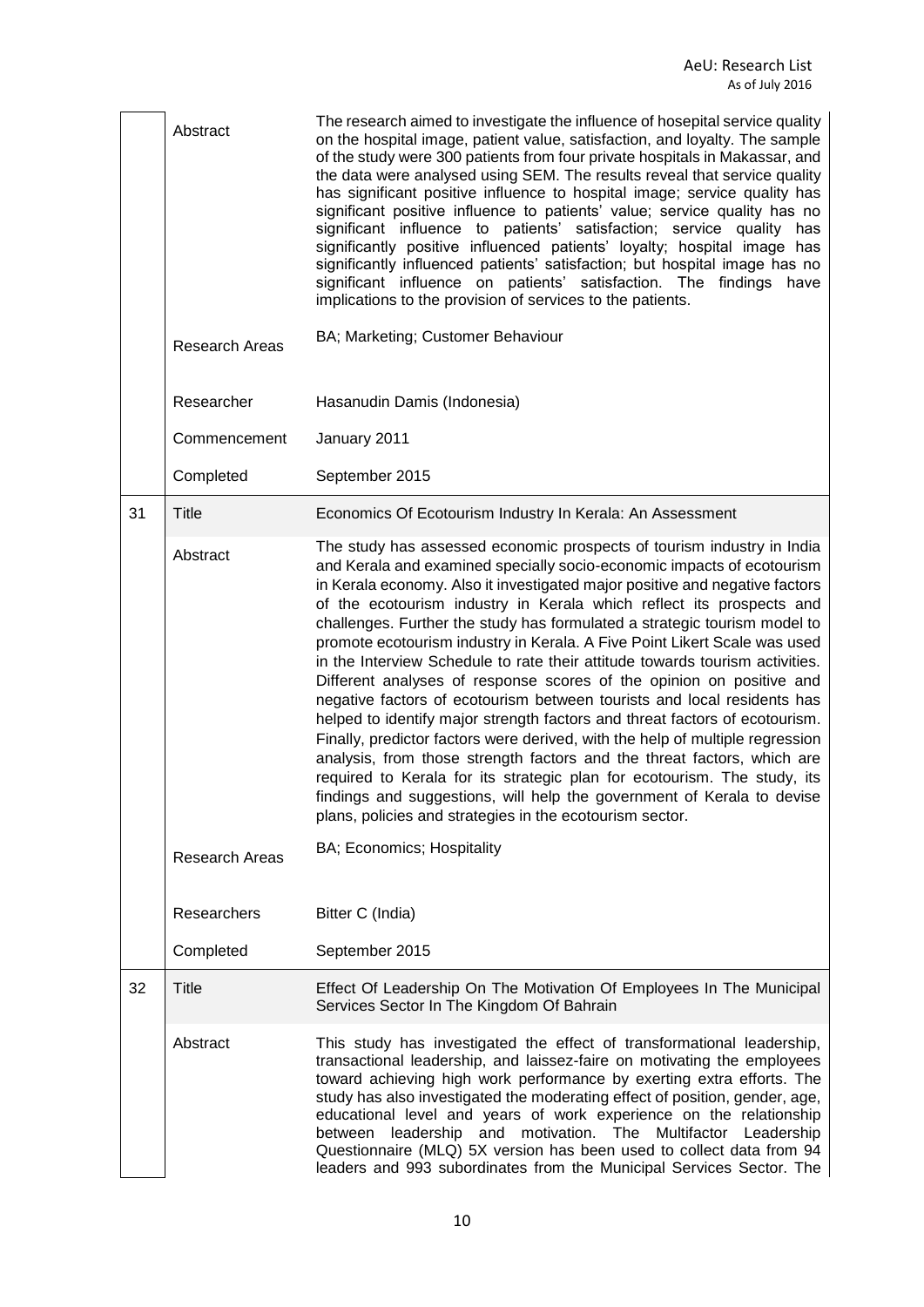|     |                       | results show that motivation was significantly affected by some elements<br>of the transformational leadership and the transactional leadership in the<br>Municipal Services Sector. They showed also significant effect of some<br>leadership elements on motivation with respect to specific moderating<br>factors. The study recommended the considering of recruiting people with<br>specific leadership traits to occupy the leadership positions or developing<br>the existing ones. It also recommended the building of effective and<br>efficient systems for monitoring and controlling, rewarding and recognition,<br>and staff interaction                                                                                                                                                                                                                                                                                                                                                                                                                                                                                                                                                                                                                                                                                                                                                                                                                                                                                              |
|-----|-----------------------|----------------------------------------------------------------------------------------------------------------------------------------------------------------------------------------------------------------------------------------------------------------------------------------------------------------------------------------------------------------------------------------------------------------------------------------------------------------------------------------------------------------------------------------------------------------------------------------------------------------------------------------------------------------------------------------------------------------------------------------------------------------------------------------------------------------------------------------------------------------------------------------------------------------------------------------------------------------------------------------------------------------------------------------------------------------------------------------------------------------------------------------------------------------------------------------------------------------------------------------------------------------------------------------------------------------------------------------------------------------------------------------------------------------------------------------------------------------------------------------------------------------------------------------------------|
|     | <b>Research Areas</b> | BA; Organisational Behaviour; Leadership                                                                                                                                                                                                                                                                                                                                                                                                                                                                                                                                                                                                                                                                                                                                                                                                                                                                                                                                                                                                                                                                                                                                                                                                                                                                                                                                                                                                                                                                                                           |
|     | Researcher            | Mohammad Faisal Salem Mohammad (Bahrain)                                                                                                                                                                                                                                                                                                                                                                                                                                                                                                                                                                                                                                                                                                                                                                                                                                                                                                                                                                                                                                                                                                                                                                                                                                                                                                                                                                                                                                                                                                           |
|     | Completed             | September 2015                                                                                                                                                                                                                                                                                                                                                                                                                                                                                                                                                                                                                                                                                                                                                                                                                                                                                                                                                                                                                                                                                                                                                                                                                                                                                                                                                                                                                                                                                                                                     |
| 33  | <b>Title</b>          | Effect Of Post Clinical Debriefing In Enhancing Clinical Decision<br><b>Making Ability Among Diploma Nursing Students: A Mixed Methods</b><br><b>Study</b>                                                                                                                                                                                                                                                                                                                                                                                                                                                                                                                                                                                                                                                                                                                                                                                                                                                                                                                                                                                                                                                                                                                                                                                                                                                                                                                                                                                         |
|     | Abstract              | This study aimed to examine the effect of using post clinical debriefing as<br>an educational intervention in enhancing the clinical decision making ability<br>among diploma nursing students. A mixed methods study using<br>triangulation design was used. Analogy-guided learning and guided<br>reflection were included in post clinical debriefing as treatment.<br>Quantitative method using quasi-experimental study with pre-test & post-<br>test was conducted among 133 Second Year Semester One Diploma<br>Nursing students (experimental n=64; control n=69) in a public university.<br>Two instruments were used to measure their context specific and general<br>clinical decision making skills and a satisfaction questionnaire was used to<br>obtain their perception of the treatment. Qualitative method used focus<br>group interviews to explore any factors that might have effect on their<br>clinical decision making. Significant difference in the intervention group<br>was found in the dimensions of "hypothesis generation" and "cue<br>utilisation" within the framework of the nursing process which supported<br>the hypotheteco-deductive diagnostic reasoning theory. Supportive clinical<br>environments and multiple patients experience were factors found to<br>enhance students' diagnostic reasoning skills. A Model of Factors<br>Enhancing Clinical Decision Making for Diploma Nursing Students was<br>synthesized based on the data of this study as a guide for future<br>educational intervention. |
|     | <b>Research Areas</b> | Education; Curriculum & Instruction; Decision Making                                                                                                                                                                                                                                                                                                                                                                                                                                                                                                                                                                                                                                                                                                                                                                                                                                                                                                                                                                                                                                                                                                                                                                                                                                                                                                                                                                                                                                                                                               |
|     | Researcher            | Than Soo Nyet (Malaysia)                                                                                                                                                                                                                                                                                                                                                                                                                                                                                                                                                                                                                                                                                                                                                                                                                                                                                                                                                                                                                                                                                                                                                                                                                                                                                                                                                                                                                                                                                                                           |
|     | Completed             | September 2015                                                                                                                                                                                                                                                                                                                                                                                                                                                                                                                                                                                                                                                                                                                                                                                                                                                                                                                                                                                                                                                                                                                                                                                                                                                                                                                                                                                                                                                                                                                                     |
| 34. | Title                 | Empathetic And Pro-Social Awareness Among Primary School Students-<br>A Case Study Of Beaconhouse School System                                                                                                                                                                                                                                                                                                                                                                                                                                                                                                                                                                                                                                                                                                                                                                                                                                                                                                                                                                                                                                                                                                                                                                                                                                                                                                                                                                                                                                    |
|     | Abstract              | The study was based on the premise that primary school students had the<br>required cognitive skills but lacked affective skills, empathetic and pro-<br>social skills in particular. In the first part of the study, document analysis of<br>the English language curriculum and textbooks from grades1-5 were done<br>to prove that empathetic and pro-social themes were underrepresented in<br>them. Moreover, regular English primary language classes were observed                                                                                                                                                                                                                                                                                                                                                                                                                                                                                                                                                                                                                                                                                                                                                                                                                                                                                                                                                                                                                                                                          |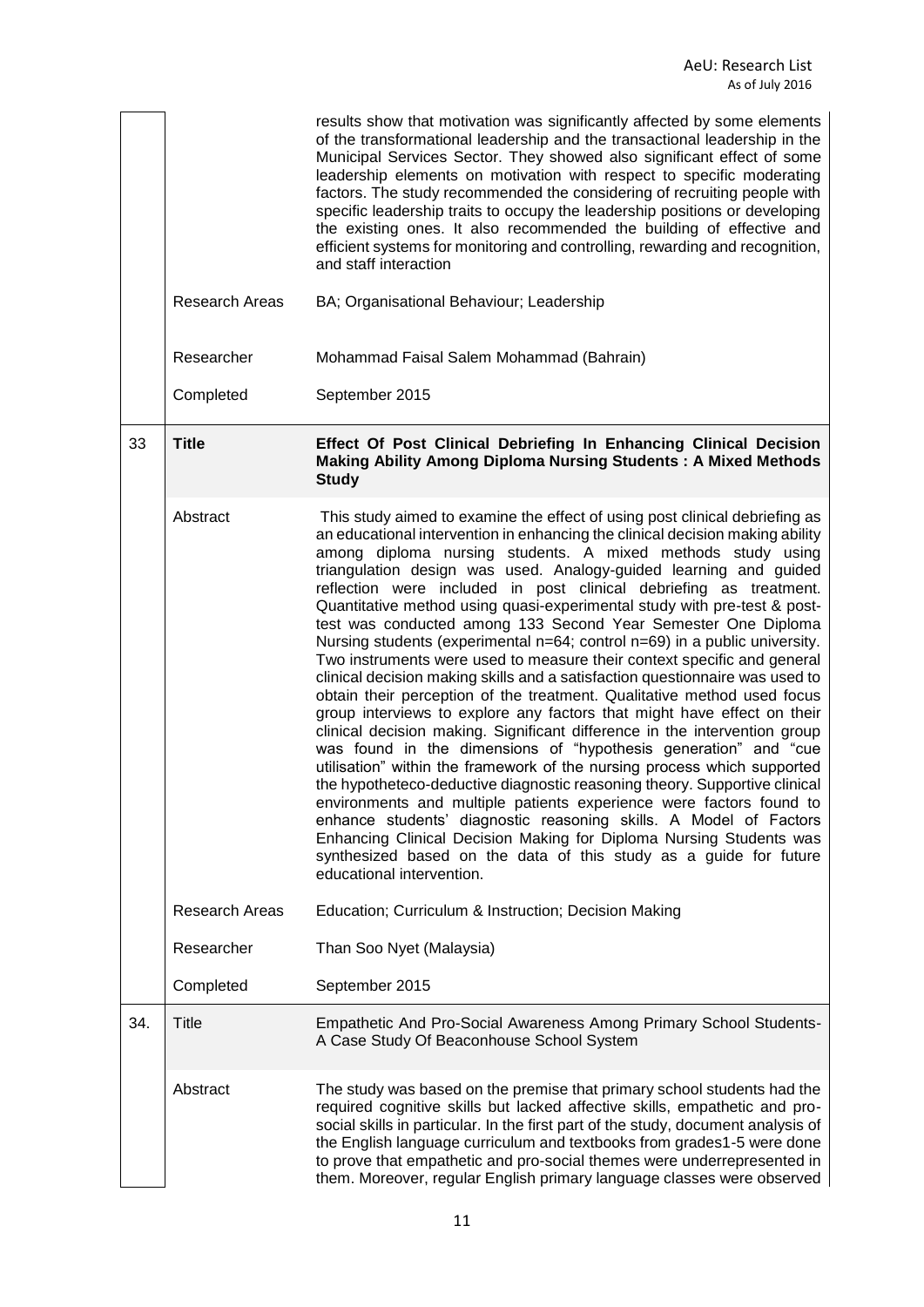|     |                       | for the same purpose and with the additional purpose to observe the same<br>skills in students and teachers. The second part of the study was an<br>intervention in which teachers were appraised to incorporate empathetic<br>and prosocial themes in lessons. Part III of the study noticed if the use of<br>cognitive-affective lessons raised awareness among students about the<br>said themes, significantly affected their interest in academic work and<br>improved teacher behaviour of the same. The findings from document<br>analysis revealed that empathetic and pro-social themes were<br>underrepresented in the curriculum and textual content. Observations of<br>the regular lessons proved a highly cognitive focus and depicted teachers<br>as inadequate role models for the said skills. The observations of<br>integrated cognitive-affective lessons brought forth a significant increase<br>in student interest in academic work and raised awareness about the<br>stated themes. The findings from parents" questionnaires revealed that the<br>stated skills were taught in theory and not in practice. The study was<br>significant in terms of raising the importance of the stated skills in an<br>educational set up and prove that a cognitive-affective approach in schools<br>could prepare helpful and caring individuals for the society. |
|-----|-----------------------|--------------------------------------------------------------------------------------------------------------------------------------------------------------------------------------------------------------------------------------------------------------------------------------------------------------------------------------------------------------------------------------------------------------------------------------------------------------------------------------------------------------------------------------------------------------------------------------------------------------------------------------------------------------------------------------------------------------------------------------------------------------------------------------------------------------------------------------------------------------------------------------------------------------------------------------------------------------------------------------------------------------------------------------------------------------------------------------------------------------------------------------------------------------------------------------------------------------------------------------------------------------------------------------------------------------------------------------------------------------------------------|
|     | <b>Research Areas</b> | Education; Educational Psychology; TESL                                                                                                                                                                                                                                                                                                                                                                                                                                                                                                                                                                                                                                                                                                                                                                                                                                                                                                                                                                                                                                                                                                                                                                                                                                                                                                                                        |
|     | Researcher            | Fatima Rehan Dar (Pakistan)                                                                                                                                                                                                                                                                                                                                                                                                                                                                                                                                                                                                                                                                                                                                                                                                                                                                                                                                                                                                                                                                                                                                                                                                                                                                                                                                                    |
|     | Completed             | September 2015                                                                                                                                                                                                                                                                                                                                                                                                                                                                                                                                                                                                                                                                                                                                                                                                                                                                                                                                                                                                                                                                                                                                                                                                                                                                                                                                                                 |
| 35. | Title                 | Evaluation Of Applicability Of Low Cost Country Sourcing For Competitive<br>Advantage In The Ship Supply Industry In Singapore                                                                                                                                                                                                                                                                                                                                                                                                                                                                                                                                                                                                                                                                                                                                                                                                                                                                                                                                                                                                                                                                                                                                                                                                                                                 |
|     | Abstract              | This research evaluated the applicability of low cost country sourcing<br>strategy for SME Ship Supply companies in Singapore. A literature review<br>on low cost country sourcing and supplier management was done. The risk<br>factors were also identified. Primary research by way of interviews with<br>selected purchase executives was followed by a sample order from China<br>identified as the low cost country through a small Singapore based<br>company. The findings show that the supplier management practices in<br>the ship supply industry in Singapore are contracts and long term<br>agreements; consolidated purchasing; lowest total cost selection; and<br>vendor managed inventory. The research validated that small companies<br>can also do sourcing from low cost country like China with appropriate risk<br>management, the bigger and medium companies were already practicing<br>LCCS. The risks identified were quality, supply delays, wrong cost<br>estimations, geographic, economic and cultural distance. The product<br>portfolio purchase strategy towards risk management needs further<br>research.                                                                                                                                                                                                                                 |
|     | <b>Research Areas</b> | BA; Marketing; Competitive Advantage                                                                                                                                                                                                                                                                                                                                                                                                                                                                                                                                                                                                                                                                                                                                                                                                                                                                                                                                                                                                                                                                                                                                                                                                                                                                                                                                           |
|     | Researcher            | R. Venkataraman (India)                                                                                                                                                                                                                                                                                                                                                                                                                                                                                                                                                                                                                                                                                                                                                                                                                                                                                                                                                                                                                                                                                                                                                                                                                                                                                                                                                        |
|     | Completed             | September 2015                                                                                                                                                                                                                                                                                                                                                                                                                                                                                                                                                                                                                                                                                                                                                                                                                                                                                                                                                                                                                                                                                                                                                                                                                                                                                                                                                                 |
| 36. | Title                 | Factors Affecting Intention Towards Organic Food Product Consumption:<br>A Study Among Chinese Generation "Y" University Students                                                                                                                                                                                                                                                                                                                                                                                                                                                                                                                                                                                                                                                                                                                                                                                                                                                                                                                                                                                                                                                                                                                                                                                                                                              |
|     | Abstract              | This study is focused on determining the internal factors and external<br>factors that affect the intentions of the Chinese Generation Y towards<br>organic food consumption. This study also measured intention as a                                                                                                                                                                                                                                                                                                                                                                                                                                                                                                                                                                                                                                                                                                                                                                                                                                                                                                                                                                                                                                                                                                                                                          |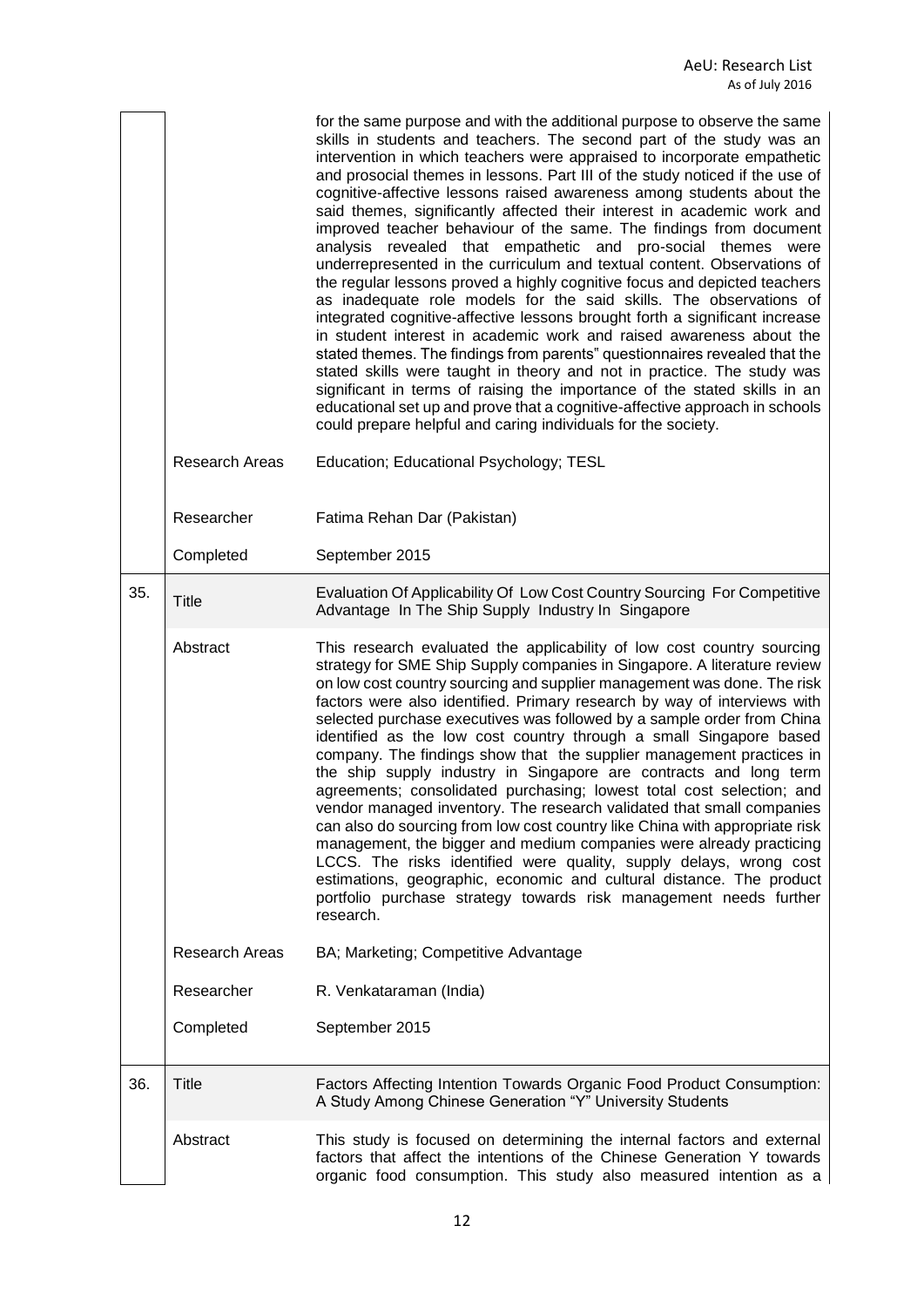|     |                       | mediator variable in the relationships between internal factors and<br>consumption, and external factors and consumption. Data was collected<br>employing online survey questionnaires sent to 500 respondents,<br>consisting of students of one university. The outcome from the Structural<br>Equation Modelling (SEM) analysis indicates that knowledge and<br>awareness have significant effects on the intention to consume organic<br>food products. Nevertheless, the relationship between environmental<br>concerns, product attributes and health consciousness did not show any<br>direct effect on intention. Besides that, knowledge, awareness, product<br>attributes, health consciousness and environmental concerns, were non-<br>significant predictors of organic food consumption. Furthermore, the media<br>and advertising, and perceived behavioural control appeared as significant<br>predictors of the intention variable. Amazingly, the intention has been a<br>complete mediator between the six exogenous constructs, knowledge,<br>health consciousness, environmental concerns, product attributes,<br>perceived behavioural control, and the media and advertising in this<br>research, while the intention mediating variable is only shown as a partial<br>mediator between the subjective norm and consumption. It is hoped that<br>the results of this study will assist food marketers and the Malaysian<br>Ministry of Agriculture in gaining the intention and consumption of organic<br>food products in Malaysia.                                 |
|-----|-----------------------|--------------------------------------------------------------------------------------------------------------------------------------------------------------------------------------------------------------------------------------------------------------------------------------------------------------------------------------------------------------------------------------------------------------------------------------------------------------------------------------------------------------------------------------------------------------------------------------------------------------------------------------------------------------------------------------------------------------------------------------------------------------------------------------------------------------------------------------------------------------------------------------------------------------------------------------------------------------------------------------------------------------------------------------------------------------------------------------------------------------------------------------------------------------------------------------------------------------------------------------------------------------------------------------------------------------------------------------------------------------------------------------------------------------------------------------------------------------------------------------------------------------------------------------------------------------------------------------------|
|     | <b>Research Areas</b> | BA; Marketing; Consumer Behaviour                                                                                                                                                                                                                                                                                                                                                                                                                                                                                                                                                                                                                                                                                                                                                                                                                                                                                                                                                                                                                                                                                                                                                                                                                                                                                                                                                                                                                                                                                                                                                          |
|     | Researcher            | Tan Poh Leong (Malaysia)                                                                                                                                                                                                                                                                                                                                                                                                                                                                                                                                                                                                                                                                                                                                                                                                                                                                                                                                                                                                                                                                                                                                                                                                                                                                                                                                                                                                                                                                                                                                                                   |
|     | Completed             | September 2015                                                                                                                                                                                                                                                                                                                                                                                                                                                                                                                                                                                                                                                                                                                                                                                                                                                                                                                                                                                                                                                                                                                                                                                                                                                                                                                                                                                                                                                                                                                                                                             |
| 37. | <b>Title</b>          | Influence Of Teacher Behavior On Tertiary Students' Learning And<br>Motivation: A Phenomenological Study                                                                                                                                                                                                                                                                                                                                                                                                                                                                                                                                                                                                                                                                                                                                                                                                                                                                                                                                                                                                                                                                                                                                                                                                                                                                                                                                                                                                                                                                                   |
|     | Abstract              | This qualitative phenomenological study involved 35 tertiary student<br>participants enrolled across six faculties within an institution of higher<br>learning in Malaysia. Data for this phenomenological study was collected<br>through the conducting of focus group discussions with students, individual<br>student interviews, and student journal recordings. The objective of this<br>qualitative study was to research in-depth tertiary students' perceptions of<br>teachers' verbal and nonverbal behaviors and teachers' pedagogical<br>versatility and style which have influence on students' learning in the<br>classroom. The study found that students were influenced by teachers who<br>held high expectations of students, who treated students well, who<br>demonstrated professional behaviors in the classroom, who used caring<br>behaviors, and who motivated students to succeed in their studies. On the<br>converse, the study found, students were demotivated by teachers who<br>demonstrated racism, showed favoritism, demonstrated<br>negative<br>disposition, showed dysfunctional communication skills, and ineffective<br>teaching techniques. The findings of this study are significant in<br>showcasing the benefits of students' perceptions being employed as an<br>academic compass in guiding teachers to deliver positive and effective<br>teaching behaviors. The insights gleaned from students' perceptions would<br>contribute toward transformational classroom experiences, producing<br>graduates who will positively benefit Malaysia. |
|     | <b>Research Areas</b> | Education; Teacher Education; Teaching & Learning                                                                                                                                                                                                                                                                                                                                                                                                                                                                                                                                                                                                                                                                                                                                                                                                                                                                                                                                                                                                                                                                                                                                                                                                                                                                                                                                                                                                                                                                                                                                          |
|     | Researcher            | Donicia D'cruz (Malaysia)                                                                                                                                                                                                                                                                                                                                                                                                                                                                                                                                                                                                                                                                                                                                                                                                                                                                                                                                                                                                                                                                                                                                                                                                                                                                                                                                                                                                                                                                                                                                                                  |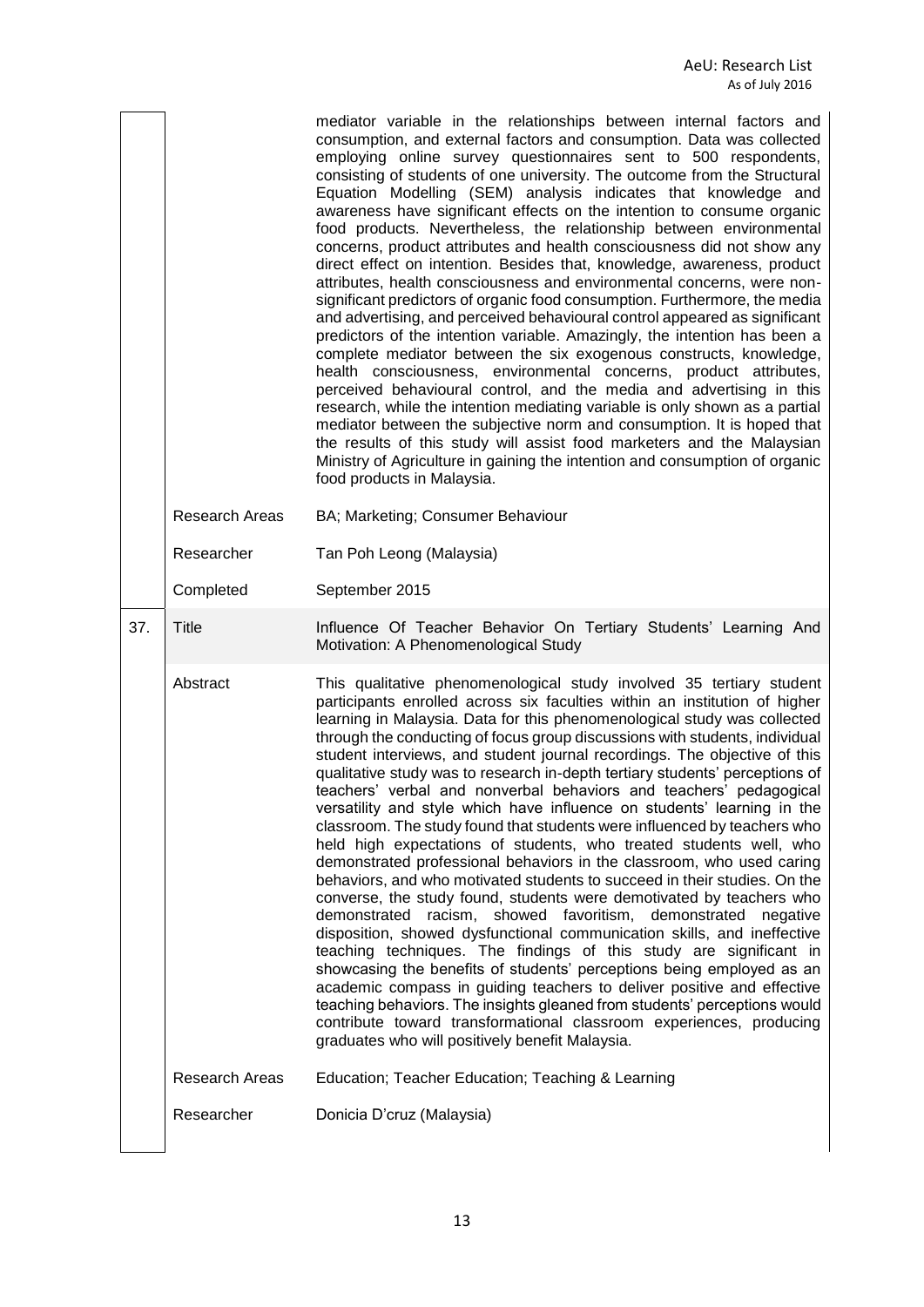|     | Completed      | September 2015                                                                                                                                                                                                                                                                                                                                                                                                                                                                                                                                                                                                                                                                                                                                                                                                                                                                                                                                                                                                                                                                                                                                                                                                                                                                                                                                                                                                                                                                                                                                                                                                                                                                                                                                                                                                              |
|-----|----------------|-----------------------------------------------------------------------------------------------------------------------------------------------------------------------------------------------------------------------------------------------------------------------------------------------------------------------------------------------------------------------------------------------------------------------------------------------------------------------------------------------------------------------------------------------------------------------------------------------------------------------------------------------------------------------------------------------------------------------------------------------------------------------------------------------------------------------------------------------------------------------------------------------------------------------------------------------------------------------------------------------------------------------------------------------------------------------------------------------------------------------------------------------------------------------------------------------------------------------------------------------------------------------------------------------------------------------------------------------------------------------------------------------------------------------------------------------------------------------------------------------------------------------------------------------------------------------------------------------------------------------------------------------------------------------------------------------------------------------------------------------------------------------------------------------------------------------------|
| 38. | <b>Title</b>   | A Confined Workforce Planning Model With Plugging For Service<br>Organizations Using Network Flow Under Finite Horizon, Varying Demand<br>Scenario                                                                                                                                                                                                                                                                                                                                                                                                                                                                                                                                                                                                                                                                                                                                                                                                                                                                                                                                                                                                                                                                                                                                                                                                                                                                                                                                                                                                                                                                                                                                                                                                                                                                          |
|     | Abstract       | The aim of this study was to develop a user-friendly quantitative model to<br>determine the magnitude of changes in workforce strength of a service<br>industry to meet the varying demands, while maintaining a desired level of<br>quality and cost effectiveness. The scope of the study is limited to finite<br>planning horizon. Also, employee-learning through experience is not<br>considered in this study. The study uses the Shortest Path method of the<br>network flow models and identifies the optimum capacity required in each<br>period of the planning horizon using Dijikstra's Algorithm. Two non-linear,<br>zero-one integer programming models have been developed - first one is<br>the Confined Workforce Planning (CWP) model in which cost for changing<br>the workforce strength is assumed as uniform and the second, a Confined<br>Workforce Planning with Plugging (CWPP) model where workforce<br>changing cost is non-uniform. These models are then converted into<br>network flow models and optimization is done using shortest path method.<br>Three extensions, pertaining to the impacts of controlled violation of the<br>constraints and more system constraints, and the applicability of the<br>models in other problem domains are discussed. The study found that both<br>models will have the same size, if no additional force is acquired at any<br>period of the horizon, and maximum size of CWPP model occurs when<br>acquiring is done in the first period. The study also reveals that the optimal<br>solution can be obtained in polynomial time and the network size depends<br>on workforce strength changing levels, planning horizon length and the<br>ratio of the initial essential capacity to the available capacity - which are<br>computationally verified. |
|     | Research Areas | BA; Human Resource Management; Workforce Model                                                                                                                                                                                                                                                                                                                                                                                                                                                                                                                                                                                                                                                                                                                                                                                                                                                                                                                                                                                                                                                                                                                                                                                                                                                                                                                                                                                                                                                                                                                                                                                                                                                                                                                                                                              |
|     | Researchers    | T C Varughese (India)                                                                                                                                                                                                                                                                                                                                                                                                                                                                                                                                                                                                                                                                                                                                                                                                                                                                                                                                                                                                                                                                                                                                                                                                                                                                                                                                                                                                                                                                                                                                                                                                                                                                                                                                                                                                       |
|     | Completed      | September 2015                                                                                                                                                                                                                                                                                                                                                                                                                                                                                                                                                                                                                                                                                                                                                                                                                                                                                                                                                                                                                                                                                                                                                                                                                                                                                                                                                                                                                                                                                                                                                                                                                                                                                                                                                                                                              |
| 39. | <b>Title</b>   | From Loyal British Subjects to Ardent Revolutionaries: Anti-British Political<br>Activities of the Sikhs in Malaya, 1914 - 1945                                                                                                                                                                                                                                                                                                                                                                                                                                                                                                                                                                                                                                                                                                                                                                                                                                                                                                                                                                                                                                                                                                                                                                                                                                                                                                                                                                                                                                                                                                                                                                                                                                                                                             |
|     | Abstract       | The purpose of this study is to examine in detail the anti-British political<br>activities of the Malayan Sikhs during the period 1914-1945 which were<br>geared towards either gaining independence for India or safeguarding the<br>religio-political interests of the Sikh panth in India. It focuses on the<br>involvement of Malayan Sikhs in the Ghadar movement (1913□1918), the<br>Komagata Maru incident of 1914, the Singapore Mutiny of 1915, the Akali<br>movement (1920s) and the Indian independence movement (1942 $\square$ 1945).<br>The study reveals that a considerable number of Malayan Sikhs were<br>transformed from loyal British subjects into ardent revolutionaries primarily<br>due to the influence of the virulent Ghadar propaganda, the brutal<br>treatment of the British authorities in India against the returning<br>passengers of the Komagata Maru, Jallianwala Bagh Massacre of 1919<br>and the Nankana Sahib Massacre of 1921. The study contributes<br>significantly to new knowledge by substantiating that the Ghadar and Akali<br>movements were much more "alive and kicking" in Malaya than generally<br>believed. Indeed, hundreds of Malayan Sikhs returned to India to take part<br>in the planned 1915 Ghadar uprising against the British Raj and in the Akali<br>morchas during the 1920s. The study also sheds new light on the                                                                                                                                                                                                                                                                                                                                                                                                                                       |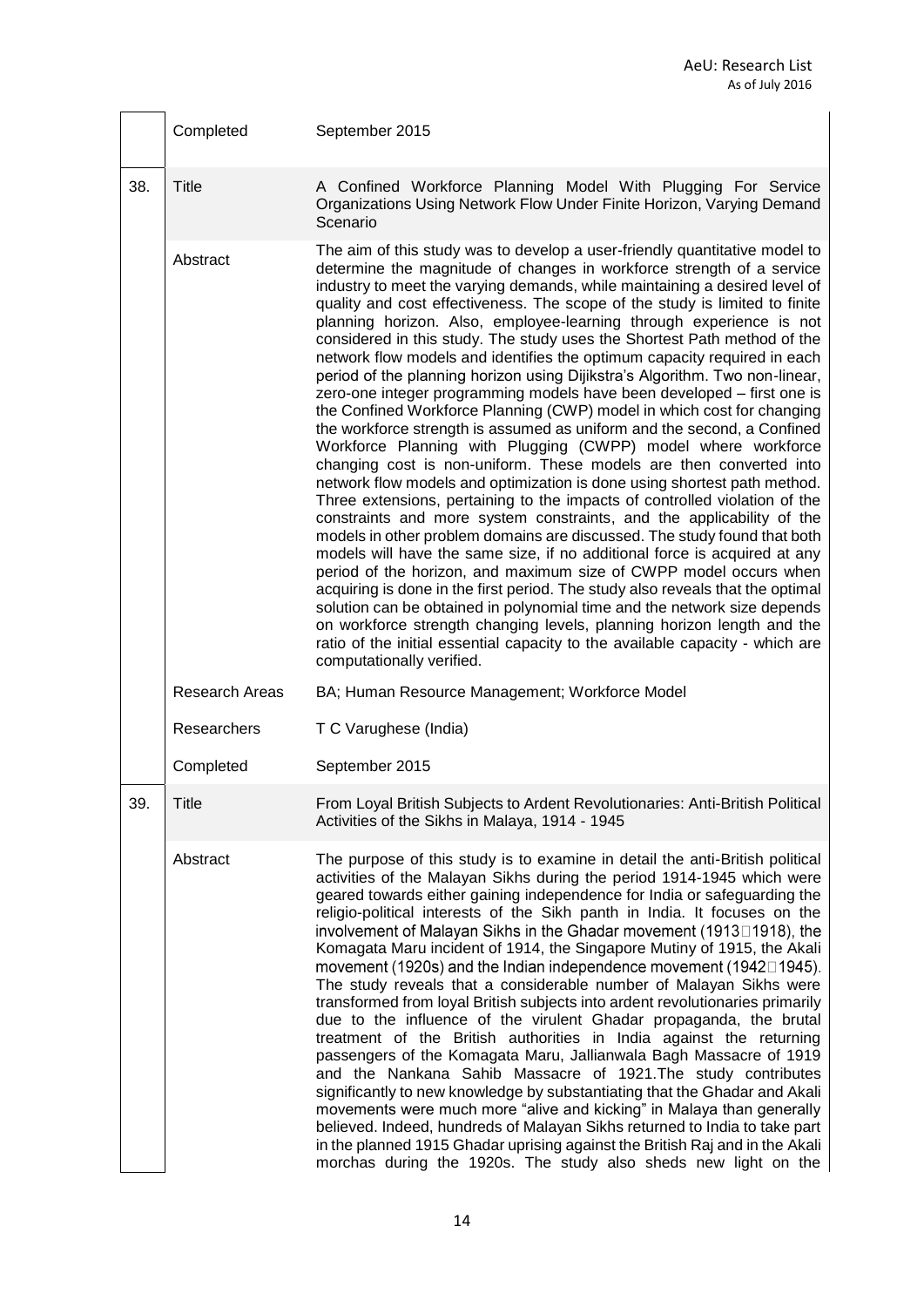|     |                       | contributions of the Sikhs towards the Indian independence movement in<br>Malaya.                                                                                                                                                                                                                                                                                                                                                                                                                                                                                                                                                                                                                                                                                                                                                                                                                                                                                                                                                                                                                                                                                                                                                                                                                                                                                                                                                                             |
|-----|-----------------------|---------------------------------------------------------------------------------------------------------------------------------------------------------------------------------------------------------------------------------------------------------------------------------------------------------------------------------------------------------------------------------------------------------------------------------------------------------------------------------------------------------------------------------------------------------------------------------------------------------------------------------------------------------------------------------------------------------------------------------------------------------------------------------------------------------------------------------------------------------------------------------------------------------------------------------------------------------------------------------------------------------------------------------------------------------------------------------------------------------------------------------------------------------------------------------------------------------------------------------------------------------------------------------------------------------------------------------------------------------------------------------------------------------------------------------------------------------------|
|     | Research Areas        | Arts; History; Malayan Sikhs                                                                                                                                                                                                                                                                                                                                                                                                                                                                                                                                                                                                                                                                                                                                                                                                                                                                                                                                                                                                                                                                                                                                                                                                                                                                                                                                                                                                                                  |
|     | Researcher            | Ranjit Singh A/L Sadhu Singh (Malaysia)                                                                                                                                                                                                                                                                                                                                                                                                                                                                                                                                                                                                                                                                                                                                                                                                                                                                                                                                                                                                                                                                                                                                                                                                                                                                                                                                                                                                                       |
|     | Completed             | September 2015                                                                                                                                                                                                                                                                                                                                                                                                                                                                                                                                                                                                                                                                                                                                                                                                                                                                                                                                                                                                                                                                                                                                                                                                                                                                                                                                                                                                                                                |
| 40. | Title                 | The Policy Model Of Halal Certification Using Simulation Approach Of<br><b>System Dynamics</b>                                                                                                                                                                                                                                                                                                                                                                                                                                                                                                                                                                                                                                                                                                                                                                                                                                                                                                                                                                                                                                                                                                                                                                                                                                                                                                                                                                |
|     | Abstract              | For importing countries such as Indonesia, Malaysia and ASEAN<br>countries, there should be regulations to ensure that the products are<br>distributed is Halal. The research aimed to create a model with Simulation<br>Approach of System Dynamics for increasing number of Halal product<br>certified. The data were processed by using Ventura Simulator (Vensim)<br>which showing the model of Causal Loop. After passing through several<br>stages of Simulation Model Design, Validation and Verification Model and<br>then Running Simulation, invented the model of simulation that can be<br>used for design of Halal Certification policy to the future. It show that Sub<br>model of Halal Certification Process Stages, using CEROL-SS23000 takes<br>only 40 days, 55.6 percent faster than previous 90 days (3 months).<br>Scenario proposed is Halal Certification period extended from 24 months<br>to 36 months, where the policy of extending the term of halal certification,<br>will increase the number of Re- Certified products or new products that will<br>be in the process of certification. Policy model of Halal certification will<br>increase significantly with the passage of legislation Halal Product for legal<br>from the Government, thus further accelerate the pace of the number of<br>product certified, the model simulations closer to reality in accordance with<br>the data input.                              |
|     | <b>Research Areas</b> | BA; Marketing; Halal Products; Simulation Model Design                                                                                                                                                                                                                                                                                                                                                                                                                                                                                                                                                                                                                                                                                                                                                                                                                                                                                                                                                                                                                                                                                                                                                                                                                                                                                                                                                                                                        |
|     | Researcher            | Muhammad Nusran (Indonesia)                                                                                                                                                                                                                                                                                                                                                                                                                                                                                                                                                                                                                                                                                                                                                                                                                                                                                                                                                                                                                                                                                                                                                                                                                                                                                                                                                                                                                                   |
|     | Completed             | September 2015                                                                                                                                                                                                                                                                                                                                                                                                                                                                                                                                                                                                                                                                                                                                                                                                                                                                                                                                                                                                                                                                                                                                                                                                                                                                                                                                                                                                                                                |
| 41. | <b>Title</b>          | Total Quality Management Total Quality Management In Bahrain Private<br>And Public Sectors: An Exploratory Study                                                                                                                                                                                                                                                                                                                                                                                                                                                                                                                                                                                                                                                                                                                                                                                                                                                                                                                                                                                                                                                                                                                                                                                                                                                                                                                                              |
|     | Abstract              | The central theme of this study is the review and mastery of Total Quality<br>Management (TQM) barriers with a focus upon the private and public<br>sectors of Bahrain. The aim of the research is to provide the government<br>of Bahrain with a set of recommendations for the employment of useful<br>tools to assist in the TQM process for HR positions. The objective of the<br>study is to determine the extent of the impact of TQM on human resource<br>management. The research will provide a subjective juxtaposition of<br>private and public sectors of Bahrain in order to determine which sector<br>has efficient TQM strategies. The study will also evaluate the impact of<br>TQM on employee satisfaction. The key critical TQM success factors that<br>are measured in this research include leadership and top management,<br>quality planning and strategy, communication, employee involvement,<br>quality of product and services, customer focus, organizational culture,<br>MIS and continuous improvement. The cross sectional methodology is<br>used and adopts a combination of both quantitative and qualitative<br>approaches. The data from pertinent questionnaires and interviews are<br>quantitatively analyzed by the use of an SPSS program and other tools in<br>order to achieve the research objectives. The results show that a diversity<br>of theories and models are used to facilitate TQM and that the critical |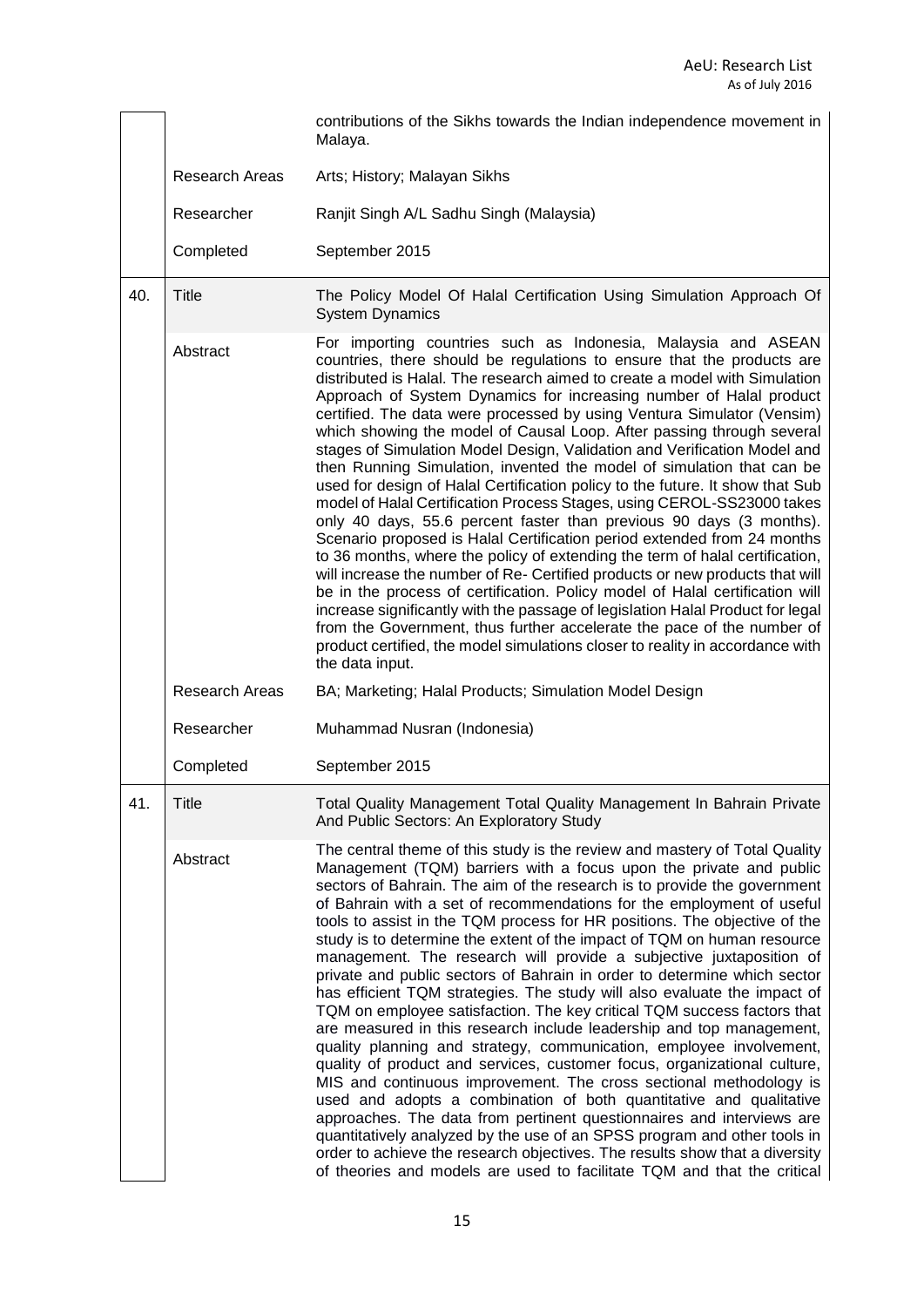|     |                       | factors for the implementation of TQM depend upon industry and<br>environment. Less awareness was found among the employees from both<br>sectors in regard to TQM, planning and outcomes.                                                                                                                                                                                                                                                                                                                                                                                                                                                                                                                                                                                                                                                                                                                                                                                                                                                                                                                                                                                                                                                                                                                                                                                                                                                                                                                                                                                                                                                                                                                                                                                                                                                                                                       |
|-----|-----------------------|-------------------------------------------------------------------------------------------------------------------------------------------------------------------------------------------------------------------------------------------------------------------------------------------------------------------------------------------------------------------------------------------------------------------------------------------------------------------------------------------------------------------------------------------------------------------------------------------------------------------------------------------------------------------------------------------------------------------------------------------------------------------------------------------------------------------------------------------------------------------------------------------------------------------------------------------------------------------------------------------------------------------------------------------------------------------------------------------------------------------------------------------------------------------------------------------------------------------------------------------------------------------------------------------------------------------------------------------------------------------------------------------------------------------------------------------------------------------------------------------------------------------------------------------------------------------------------------------------------------------------------------------------------------------------------------------------------------------------------------------------------------------------------------------------------------------------------------------------------------------------------------------------|
|     | <b>Research Areas</b> | BA; Human Resource Management; Total Quality Management                                                                                                                                                                                                                                                                                                                                                                                                                                                                                                                                                                                                                                                                                                                                                                                                                                                                                                                                                                                                                                                                                                                                                                                                                                                                                                                                                                                                                                                                                                                                                                                                                                                                                                                                                                                                                                         |
|     | Researcher            | Masoma Hasan Abdulla Salman (Bahrain)                                                                                                                                                                                                                                                                                                                                                                                                                                                                                                                                                                                                                                                                                                                                                                                                                                                                                                                                                                                                                                                                                                                                                                                                                                                                                                                                                                                                                                                                                                                                                                                                                                                                                                                                                                                                                                                           |
|     | Completed             | September 2015                                                                                                                                                                                                                                                                                                                                                                                                                                                                                                                                                                                                                                                                                                                                                                                                                                                                                                                                                                                                                                                                                                                                                                                                                                                                                                                                                                                                                                                                                                                                                                                                                                                                                                                                                                                                                                                                                  |
| 42. | Title                 | A Study of Share Market Dynamics in Malaysia 1990-20130                                                                                                                                                                                                                                                                                                                                                                                                                                                                                                                                                                                                                                                                                                                                                                                                                                                                                                                                                                                                                                                                                                                                                                                                                                                                                                                                                                                                                                                                                                                                                                                                                                                                                                                                                                                                                                         |
|     | Abstract              | This research sought to determine if the dynamics had changed over time<br>with the period of study spanning across major episodes of crisis such as<br>the Asian Financial Crisis, the Global Financial Crisis and the European<br>Debt crisis Advanced econometric techniques namely unit root test with<br>structural breaks, multivariate co-integration analysis, error correction<br>model and innovation accounting technique are employed in the analysis.<br>The findings show that share process and macroeconomic variable<br>(inflation rate, industrial production, money supply and US share price) are<br>co-integrated in Malaysia for the period 1990-2013. In The long-run,<br>consumer price index and US shares contribute positively to share price<br>movement while industrial production and money supply have a negative<br>relations with KLCI.As for short-run dynamic interaction, Malaysia share<br>prices are not significantly affected by lagged information from<br>macroeconomics variables. Macroeconomic activities have<br>weak<br>explanatory power on stock market movements in short-run. Structural<br>change has occurred after the Asian Financial Crisis. The Malaysian stock<br>market is integrated with global markets of the US, UK, Singapore and<br>Thailand. These stock markets do have a tendency to move together in the<br>long run. The high degree of exogeneity prior to the Global Financial Crisis<br>may be a sign of decoupling .Based on stylish facts ad historical evidence,<br>the following historical events or global circumstances surrounded a bullish<br>or bearish market in Malaysia: capital flow, political instability, global and<br>regional development, war change of ratings, market sentiment and<br>outlook, major government policies announcement and speculative<br>activities on corporate development. |
|     | <b>Research Areas</b> | BA; Economics; Share Market                                                                                                                                                                                                                                                                                                                                                                                                                                                                                                                                                                                                                                                                                                                                                                                                                                                                                                                                                                                                                                                                                                                                                                                                                                                                                                                                                                                                                                                                                                                                                                                                                                                                                                                                                                                                                                                                     |
|     | Researcher            | Kan Yoke Yue (Malaysia)                                                                                                                                                                                                                                                                                                                                                                                                                                                                                                                                                                                                                                                                                                                                                                                                                                                                                                                                                                                                                                                                                                                                                                                                                                                                                                                                                                                                                                                                                                                                                                                                                                                                                                                                                                                                                                                                         |
|     | Completed             | 21 September 2014                                                                                                                                                                                                                                                                                                                                                                                                                                                                                                                                                                                                                                                                                                                                                                                                                                                                                                                                                                                                                                                                                                                                                                                                                                                                                                                                                                                                                                                                                                                                                                                                                                                                                                                                                                                                                                                                               |